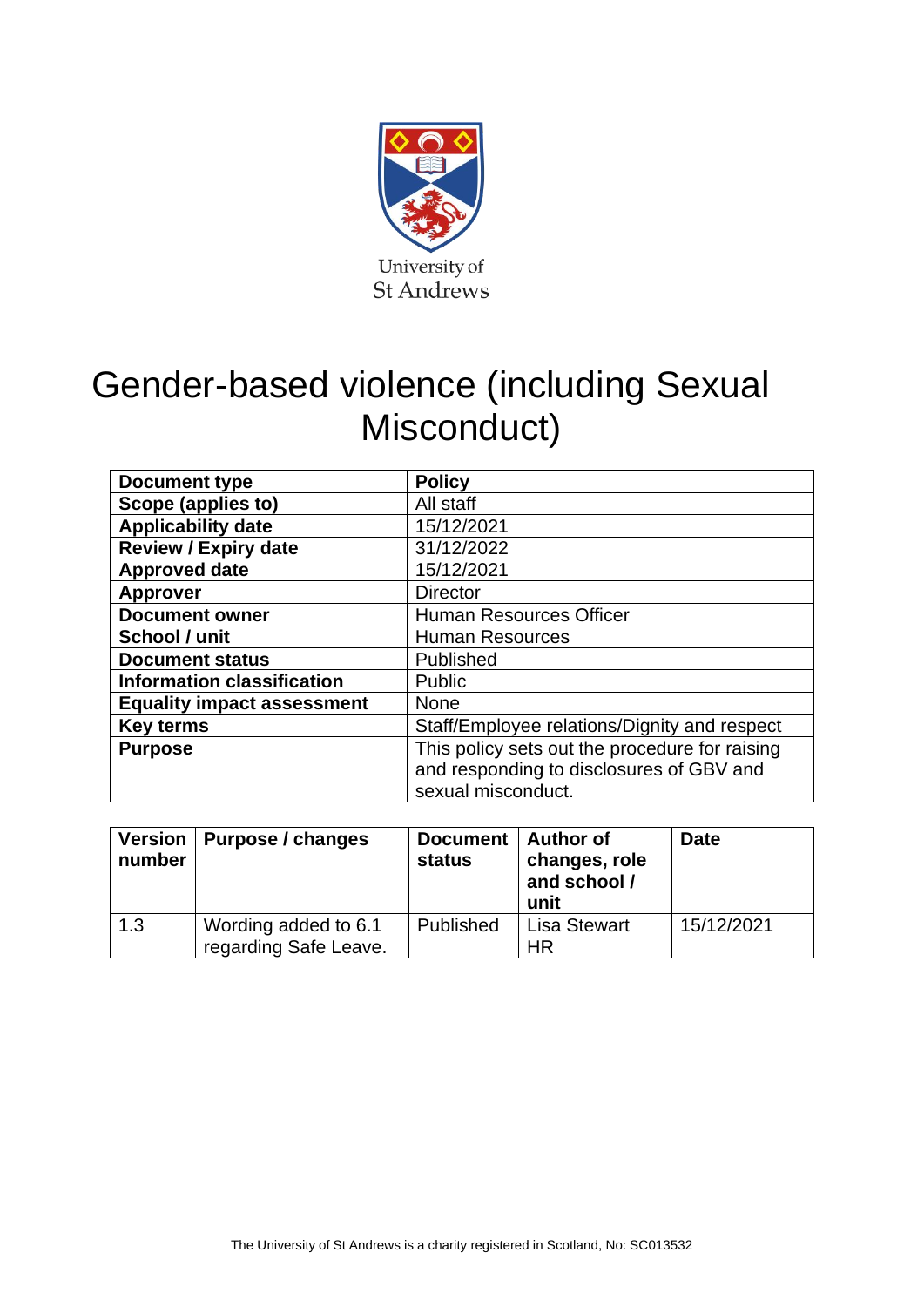# **Table of contents**

| 1.                                                                              | <b>Statement</b>                                                               | 3              |
|---------------------------------------------------------------------------------|--------------------------------------------------------------------------------|----------------|
| 2.                                                                              | Purpose                                                                        | 3              |
| 3.                                                                              | <b>Definitions</b>                                                             | 3              |
| 4.                                                                              | Scope                                                                          | $\overline{4}$ |
| 5.                                                                              | How to report an incident of GBV                                               | 5              |
| 6.                                                                              | What to expect after a report is made to the University                        | $\overline{7}$ |
| 7.                                                                              | Confidentiality                                                                | 9              |
| 8.                                                                              | What are the options after a GBV report is submitted                           |                |
| 9.                                                                              | Reported perpetrators of GBV                                                   | 11             |
| 10.                                                                             | <b>Recording GBV</b>                                                           | 11             |
| 11.                                                                             | Support and advice                                                             | 11             |
| 12.                                                                             | Version control                                                                | 11             |
|                                                                                 | Appendix A: Examples of GBV offences, consent and sexual misconduct definition | 13             |
| Appendix B: Guidance for recipients of a disclosure (advisers and non-advisers) |                                                                                |                |
|                                                                                 | Appendix C: GBV Support                                                        | 18             |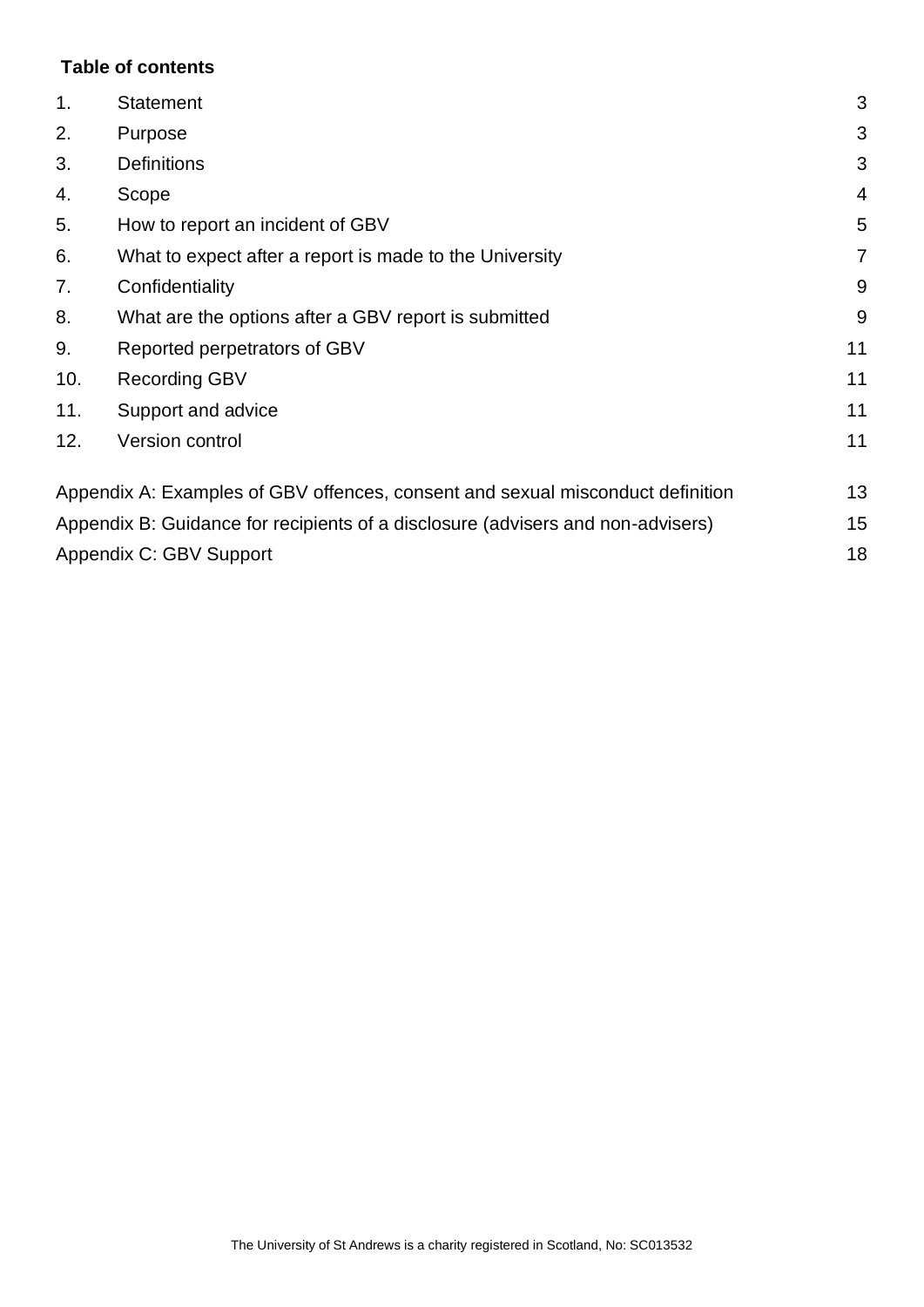#### <span id="page-2-0"></span>**1. Statement**

- 1.1 The University has a responsibility to prevent and respond to any behaviour which is contrary to the values and ideals of our shared community which requires a commitment to treat everyone with dignity, courtesy and respect. As such, the University will not tolerate any forms of unacceptable behaviour, abuse or violence towards any member of the community. Any allegation of this nature will be looked into promptly, efficiently and sensitively by the appropriate department (Human Resources/Student Service/Student Conduct), and if appropriate, disciplinary action will be taken. In the case of anonymous reports where investigation may not possible or feasible, systemic options/campaigns will be considered where appropriate.
- 1.2 This policy focuses primarily on the prevention and intervention of gender-based violence "GBV" and sexual misconduct. [Section 3](#page-2-2) provides the Scottish Government's definition of GBV.

# <span id="page-2-1"></span>**2. Purpose**

- 2.1 This policy sets out the procedure for raising and responding to disclosures of GBV and sexual misconduct to ensure the physical safety of our employees and signpost access to appropriate support. This policy also outlines the process for dealing with reported perpetrators of GBV and sexual misconduct including when the behaviour may also constitute a criminal offence. For the avoidance of doubt, in this policy, it is assumed that GBV also incorporates any behaviours in the form of sexual misconduct.
- 2.2 This policy covers employee disclosures of GBV in the workplace and in any work-related setting outside of the workplace, for example, business trips, external conferences/workshops, sporting events and work-related social events. Other matters of concern should be raised via the [Dignity and respect at work policy](https://www.st-andrews.ac.uk/media/human-resources/new-policy-section-documents/dignityandrespectatwork/Dignity_and_Respect_at_Work_Policy.pdf) or the [Grievance policy](https://www.st-andrews.ac.uk/media/human-resources/new-policy-section-documents/grievance-procedure-for-all-staff/Grievance%20Policy%20August%202018.pdf) depending on the nature of the complaint.
- 2.3 This policy complements the University's [Equality, diversity and inclusion policy,](https://www.st-andrews.ac.uk/staff/policy/hr/equalitydiversityinclusion/) the [Dignity](https://www.st-andrews.ac.uk/media/human-resources/new-policy-section-documents/dignityandrespectatwork/Dignity_and_Respect_at_Work_Policy.pdf)  [and respect at work policy](https://www.st-andrews.ac.uk/media/human-resources/new-policy-section-documents/dignityandrespectatwork/Dignity_and_Respect_at_Work_Policy.pdf) and is also compliant with the Equally Safe in [Higher Education](https://www.strath.ac.uk/media/1newwebsite/departmentsubject/socialwork/documents/eshe/Equally_Safe_Doc_1_pgs_inc_ISBN.pdf)  [Toolkit,](https://www.strath.ac.uk/media/1newwebsite/departmentsubject/socialwork/documents/eshe/Equally_Safe_Doc_1_pgs_inc_ISBN.pdf) [EHRC Sexual harassment and harassment at work guidance](https://www.equalityhumanrights.com/sites/default/files/sexual_harassment_and_harassment_at_work.pdf) and employment legislation.
- 2.4 All employees are encouraged to complete the online [GBV course,](https://staffresources.uhi.ac.uk/GBV/) which complements this policy, and aims to develop participants' understanding of the nature, extent, and impact of GBV and how GBV affects staff and students in higher education. The training also provides guidance on responding sensitively to disclosures.

# <span id="page-2-2"></span>**3. Definitions**

# **3.1 Definition of GBV**

3.1.1 The University recognises that although GBV is experienced mostly by women and perpetrated mainly by men, it can also apply more broadly, including the abuse of males, same gender abuse, a-gender, trans, non-binary and non-gender conforming people, can be affected by ethnicity, as well as homophobia, biphobia and transphobia. Appendix A provides examples of a range of unacceptable behaviours. Anyone can be affected by this kind of violence, and anyone can be a perpetrator.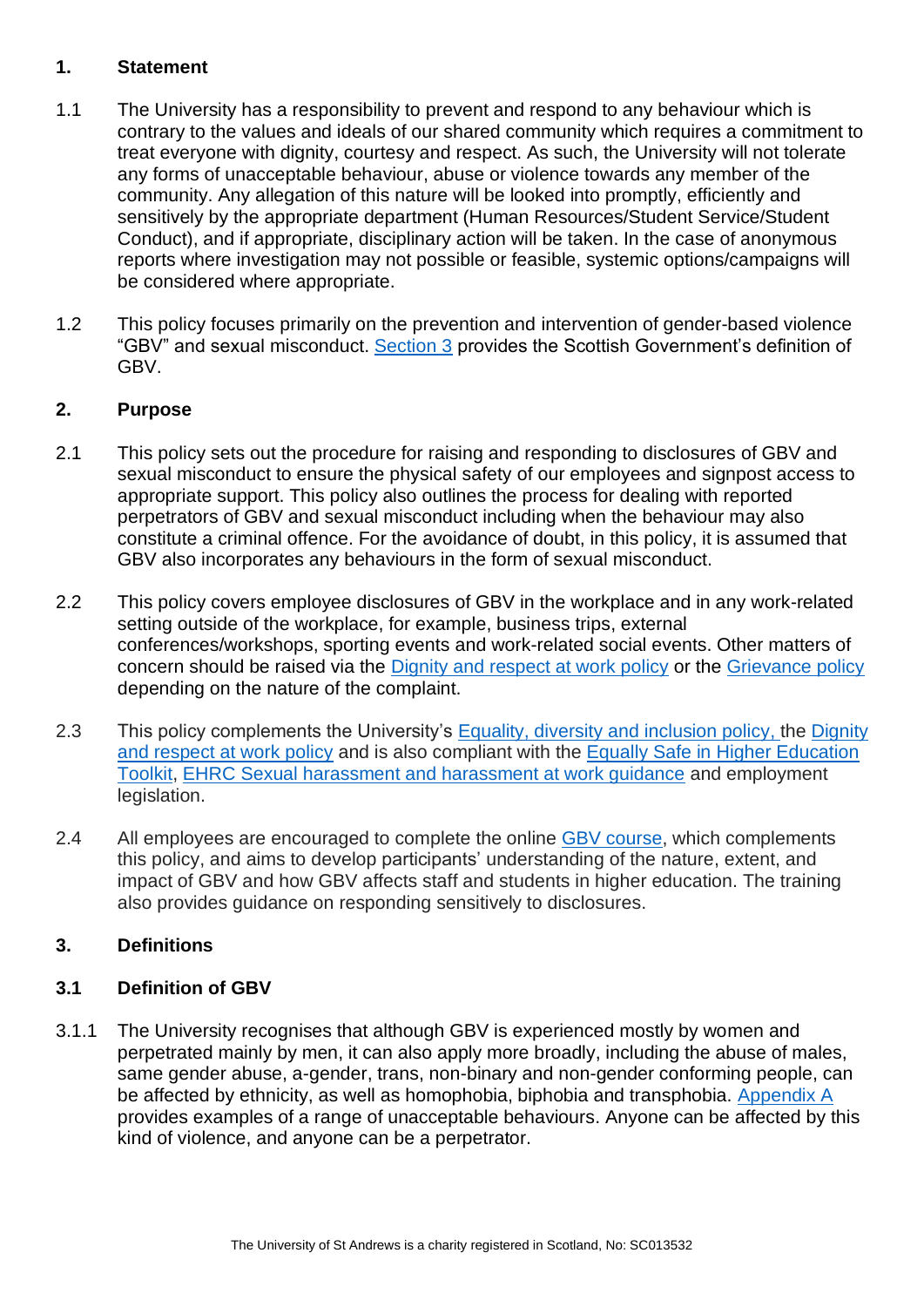3.1.2 Whilst recognising these wider applications, the University has adopted the Scottish Government's (2016) definition of GBV which broadly highlights the spectrum of behaviours entwined in this issue as follows:

*"GBV is a function of gender inequality and an abuse of male power and privilege. It takes the form of actions that result in physical, sexual and psychological harm or suffering to women and children, or affront to their human dignity, including threats of such acts, coercion or arbitrary deprivation of liberty, whether occurring in public or private life. It is men who predominantly carry out such violence, and women who are predominantly the victims of such violence. By referring to violence as gender-based, this definition highlights the need to understand violence within the context of women's and girl's subordinate status in society. Such violence cannot be understood, therefore, in isolation from the norms, social structure and gender roles within the community, which greatly influence women's vulnerability to violence."* 

3.1.3 Defining abuse as gender-based means that interventions with victims and perpetrators need to be based on an understanding of what it means to be a man, woman or non-binary within any given societal context. For example, men who abuse may justify their behaviour with reference to societal expectations of how women, and indeed men, should behave. Male victims of abuse may find it difficult to report abuse because of gendered notions in society and in the services they approach, relating to masculinity and help-seeking. It is therefore important that any interventions with reported perpetrators or victims are sensitive to all parts of the person's life, on which the abuse may impact.

# **3.2 Intersectionality**

- 3.2.1 Statistically the main risk factor for experiencing GBV is being a female however, there are other factors at play across society.
- 3.2.2 The concept of intersectionality identifies additional factors which interact with gender along other axes of power and discrimination to exacerbate and increase the risk of experiencing GBV including age, physical and learning disabilities, gender identity, gender reassignment, marriage and civil partnership, pregnancy and maternity, race, sex and sexual orientation, poverty and areas of cultural diversity including religion, belief or ethnicity. Drivers for this are often the continuing prejudice and structural barriers in society which cause inequality. Examples include:
	- Minority ethnic communities, where traditional gender roles can be stronger and where cultural practices may involve violence and forced marriage;
	- Disabled persons are more vulnerable to exploitation and coercion, whilst older people may be either caring for, or being cared for by, their abuser;
	- Refugee and asylum-seekers may experience intersecting forms of discrimination in situations where their gender and status make them more vulnerable to physical and sexual violence.

(Source*:* [Equally Safe in Higher Education Toolkit\)](https://www.strath.ac.uk/media/1newwebsite/departmentsubject/socialwork/documents/eshe/Equally_Safe_Doc_1_pgs_inc_ISBN.pdf)

# <span id="page-3-0"></span>**4. Scope**

#### **4.1 University employees**

4.1.1 This policy applies to all University employees. For the purpose of this policy, this includes bank workers, agency workers, other casual workers, students undertaking any kind of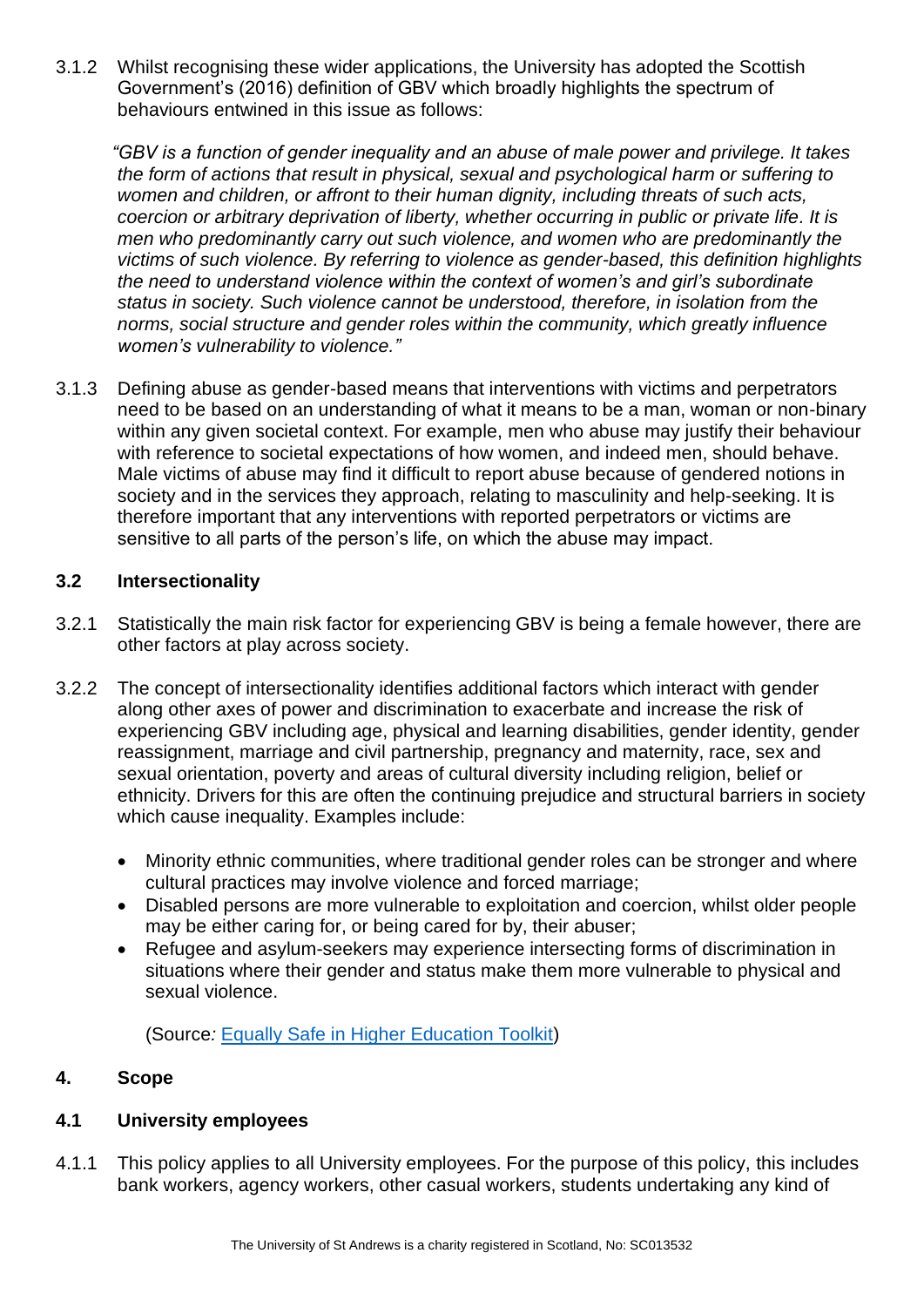work for the University (including work placements), honorary staff, visiting fellows and scholars and any third party engaged to work at the University. For ease, throughout the policy "employee" will refer to all employment/worker engagements as mentioned above.

# **4.2 Complaint involving an external party or student**

- 4.2.1 If an employee considers that they have been subject to GBV by an external party such as a supplier, auditor, customer, visitor or an attendee at an internal/external event, the employee should report this incident following the [reporting options](#page-4-0) outlined in this policy.
- 4.2.2 If an employee feels that they have been subject to GBV by a student, the employee should raise the matter using the [Report & Support system](https://reportandsupport.st-andrews.ac.uk/) or, if preferred, contact the University Discipline Officer directly [\(mailto:discipline@st-andrews.ac.uk\)](mailto:discipline@st-andrews.ac.uk).
- 4.2.3 Any external party who has a complaint of GBV by a member of the University community should raise the matter via the University's [Complaints Handling Procedure \(CHP\).](https://www.st-andrews.ac.uk/terms/complaints/)

### **4.3 Complaint involving 3rd party workers**

4.3.1 If a complaint of GBV relates to a worker supplied by an external agency, supplier, auditor or any third-party company, the University will transfer the matter to the agency/company to manage on behalf of the University. Employees should report the GBV matter following the [reporting options](#page-4-0) outlined in this policy. It will be the responsibility of Human Resources (HR), to notify the external agency/company of the complaint and ensure appropriate support is provided to the employee who has disclosed the matter. It will be the responsibility of that agency/company to investigate and conclude matters as appropriate in line with their existing policies. Depending on the outcome, the University reserves the right not to engage the services of that individual or company again.

#### **4.4 Students**

- 4.4.1 If a student feels that they have been subject to GBV, they should raise the matter using the [Report & Support system](https://reportandsupport.st-andrews.ac.uk/) or, if preferred, contact Student Services directly by emailing <mailto:support.advice@st-andrews.ac.uk> with the subject field "Support, Report".
- 4.4.2 Further advice and guidance for students can be found on the student [sexual misconduct](https://www.st-andrews.ac.uk/students/advice/personal/sexual-misconduct/) page which includes access to the [policy statement relating to student sexual misconduct.](https://www.st-andrews.ac.uk/policy/student-administration-non-academic-discipline/policy-statement-relating-to-student-sexual-misconduct.pdf)
- 4.4.3 Any student complaint regarding an employee will be passed to HR to investigate accordingly. Any complaint investigated that amounts to misconduct may lead to action taken under the [Disciplinary procedure.](https://www.st-andrews.ac.uk/policy/staff-employee-relations-conduct-management/disciplinary-procedure.pdf)

#### <span id="page-4-0"></span>**5. How to report an incident of GBV**

5.1 It takes great courage to disclose experiences of GBV and therefore it is acknowledged that individuals may be fearful of taking the initial step to report the matter. All individuals who have experienced GBV deserve to be listened to, supported and believed and, as such, the University is committed to creating an environment that enables members of the community to feel safe and confident in seeking the support they need.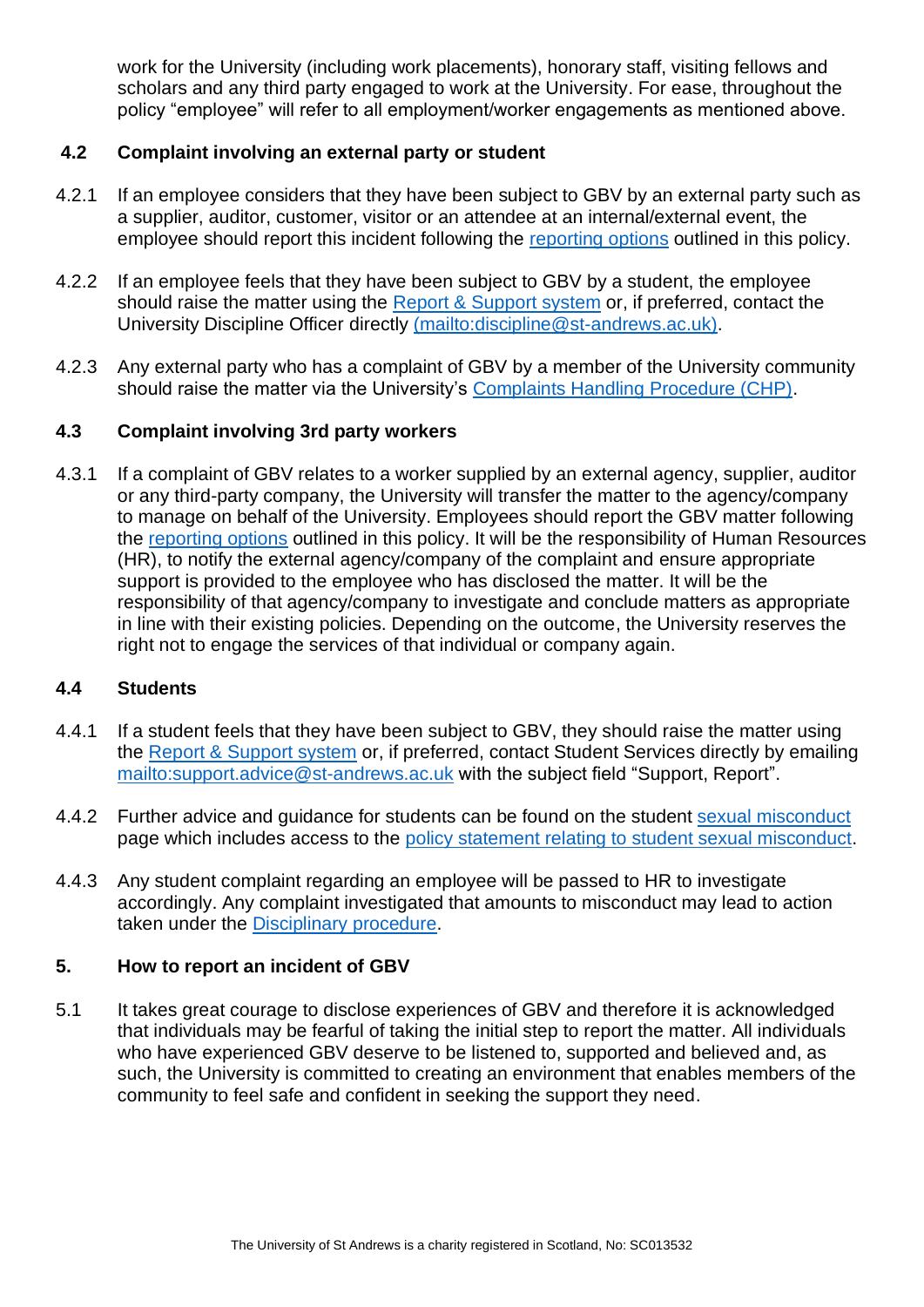#### **5.2 Immediate reporting - Emergency**

5.2.1 Anyone who considers themselves to be in physical danger or in need of urgent medical attention should call the emergency services on 999.

# **5.3 Reporting to the University**

5.3.1 There are several ways to formally report unwanted and unacceptable conduct and behaviour to the University. Below lists the ways to notify the University.

# **5.3.2 Report & Support**

- Report and support is an online reporting tool which allows anyone to report matters which are deemed to be unacceptable.
- Reports can be submitted with contact details (identifiable) or anonymously (unidentifiable).
- To make a report, or for further details visit the [Report & Support webpage.](https://reportandsupport.st-andrews.ac.uk/)

# <span id="page-5-0"></span>**5.3.2.1 Reporting openly to an appropriate adviser (recommended)**

- Reporting with contact details (openly) through the Report & Support system provides the employee with the opportunity to disclose personal details about themselves, the incident and, the reported perpetrator.
- It allows University staff ("an appropriate adviser"), experienced in managing disclosures, the ability to respond to the person who made the disclosure, discuss support options and, if necessary, take appropriate action, such as investigation to seek a resolution.
- The University encourages employees, wherever possible, to disclose incidents openly to ensure that appropriate support and action can be taken.

# **5.3.2.2 Anonymous reporting**

- Employees can choose to report matters anonymously to the University if they feel that it is appropriate in their circumstances.
- Anonymous reporting provides the University with statistical information, which is used to identify and monitor trends of any issues that arise at the University.
- It is important to note that the University will not be able to offer direct support and advice to the employee if an anonymous report is received however employees are still encouraged to access appropriate support services as listed on the [Report & Support](https://reportandsupport.st-andrews.ac.uk/)  [webpage](https://reportandsupport.st-andrews.ac.uk/) and [Appendix C.](#page-17-0)
- The University will not normally act upon anonymous reports, notably where there is insufficient information to advance a fair and thorough investigation. However, there may be circumstances, including if the reported perpetrator has been named anonymously in one or more instances, where it will be necessary for the University to assess whether further action can be taken, as part of the University's obligations to provide a duty of care, to all parties who may be affected. Further action may include one or more of the following: risk assessment, advising staff where concerns about their behaviour have been raised, and/or assessing the matters raised under formal procedures.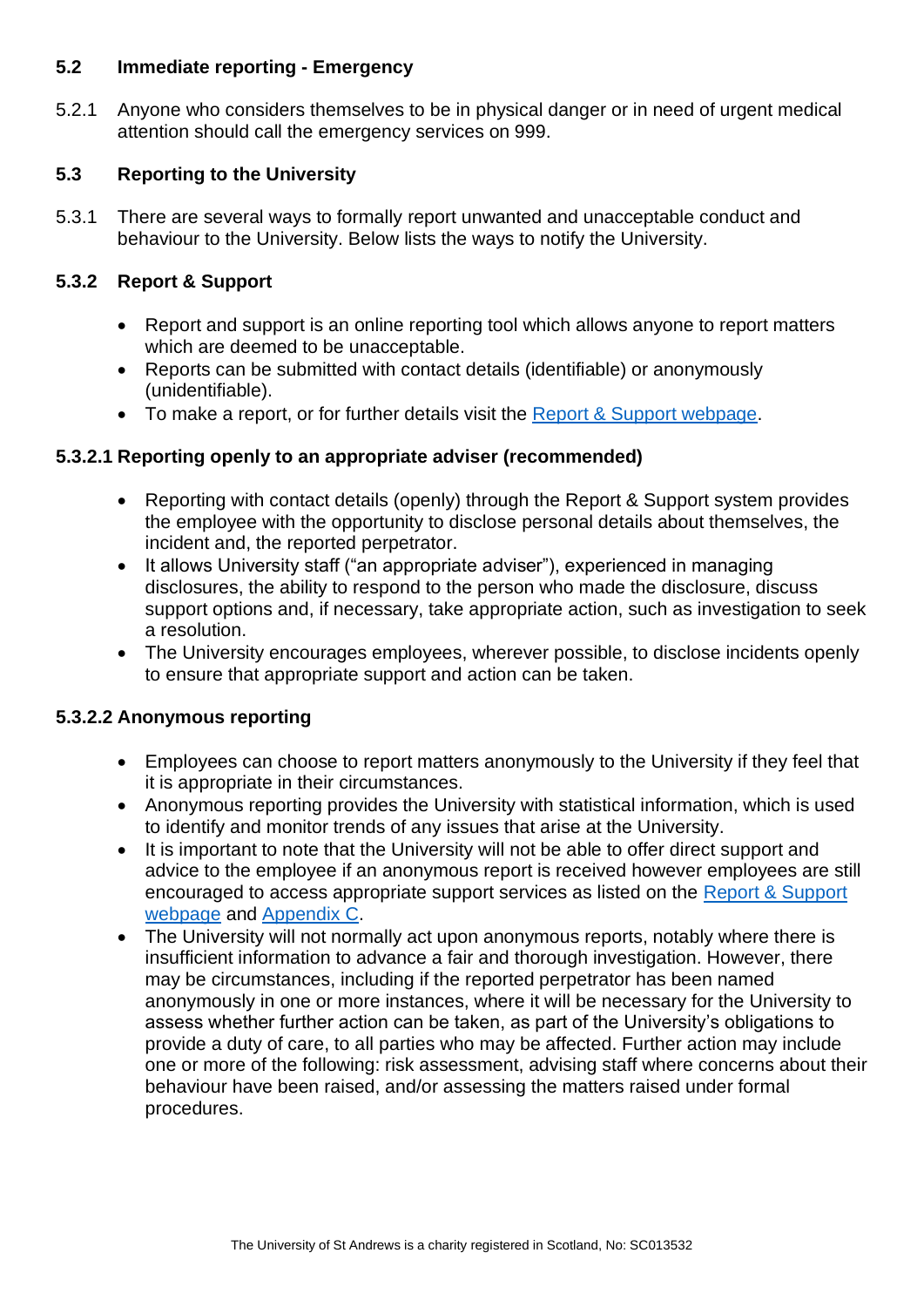# <span id="page-6-1"></span>**5.3.3 Report directly to an adviser (outwith the Report & Support system)**

- 5.3.3.1 If preferred, employees can approach an appropriate adviser directly by emailing: [mailto:hrconfidential@st-andrews.ac.uk.](mailto:hrconfidential@st-andrews.ac.uk) **Please note that only advisers have access to this inbox.**
- 5.3.3.2 HRBPS/Advisors have had external guidance/training to enable them to provide appropriate support and explain the process involved in reporting a GBV matter.

# **5.3.4 Report to someone else**

5.3.4.1 If for any reason the employee does not want to disclose the matter through Report & Support, they can choose to disclose the matter to someone else within the University community. The main thing is that the person feels comfortable about disclosing, feels listened to and supported. [Section 6.3](#page-7-0) provides guidance on how this person should respond to a disclosure. These individuals are not trained in dealing with disclosures and therefore their role will be to listen and signpost appropriate support only. The recipient of the disclosure is not expected to be an expert on this policy or on criminal law.

# <span id="page-6-0"></span>**6. What to expect after a report is made to the University**

### **6.1 Reported to an appropriate adviser / Report & Support**

- 6.1.1 Once a report has been submitted (directly to an adviser or via Report & Support), the employee can expect assurance that:
	- The report will be taken seriously and that all parties will be treated fairly and with dignity and respect throughout any process relating to the matter.
	- They will be listened to; their matter will be taken seriously, and their feelings and decisions will be respected.
	- They will have access to appropriate [support services.](#page-17-0)
	- They will be granted paid time-off for the purposes of protecting themselves (and their family) and make necessary arrangements. Refer to "Safe Leave" in the [Special Leave](https://www.st-andrews.ac.uk/policy/staff-annual-leave-and-other-absence-special-leave/special-leave.pdf)  [policy](https://www.st-andrews.ac.uk/policy/staff-annual-leave-and-other-absence-special-leave/special-leave.pdf) for guidance.
	- The University will ensure as far as reasonably possible that their physical safety is protected while at work.
	- Confidentiality will be maintained as far as reasonably possible as outlined in [Section](#page-8-0) 7.
- 6.1.2 The employee will be responded to within **3 working days** of submitting a report or requesting a meeting with an adviser. Usually, providing the employee is comfortable with this approach, the adviser will request a meeting with the person who raised the disclosure.
- 6.1.3 It is recognised that this meeting may be distressing and overwhelming and therefore employees may request additional support, such as being accompanied by a work colleague or [Trade Union \(TU\) representative.](https://www.st-andrews.ac.uk/staff/wellbeing/workplace-wellbeing/#tradeunions)

#### **6.2 What will be discussed at the meeting**

- 6.2.1 The adviser will ensure in the first instance that the employee is not in any immediate danger and/or requiring medical attention. If they do, emergency services will be contacted.
- 6.2.2 The adviser will: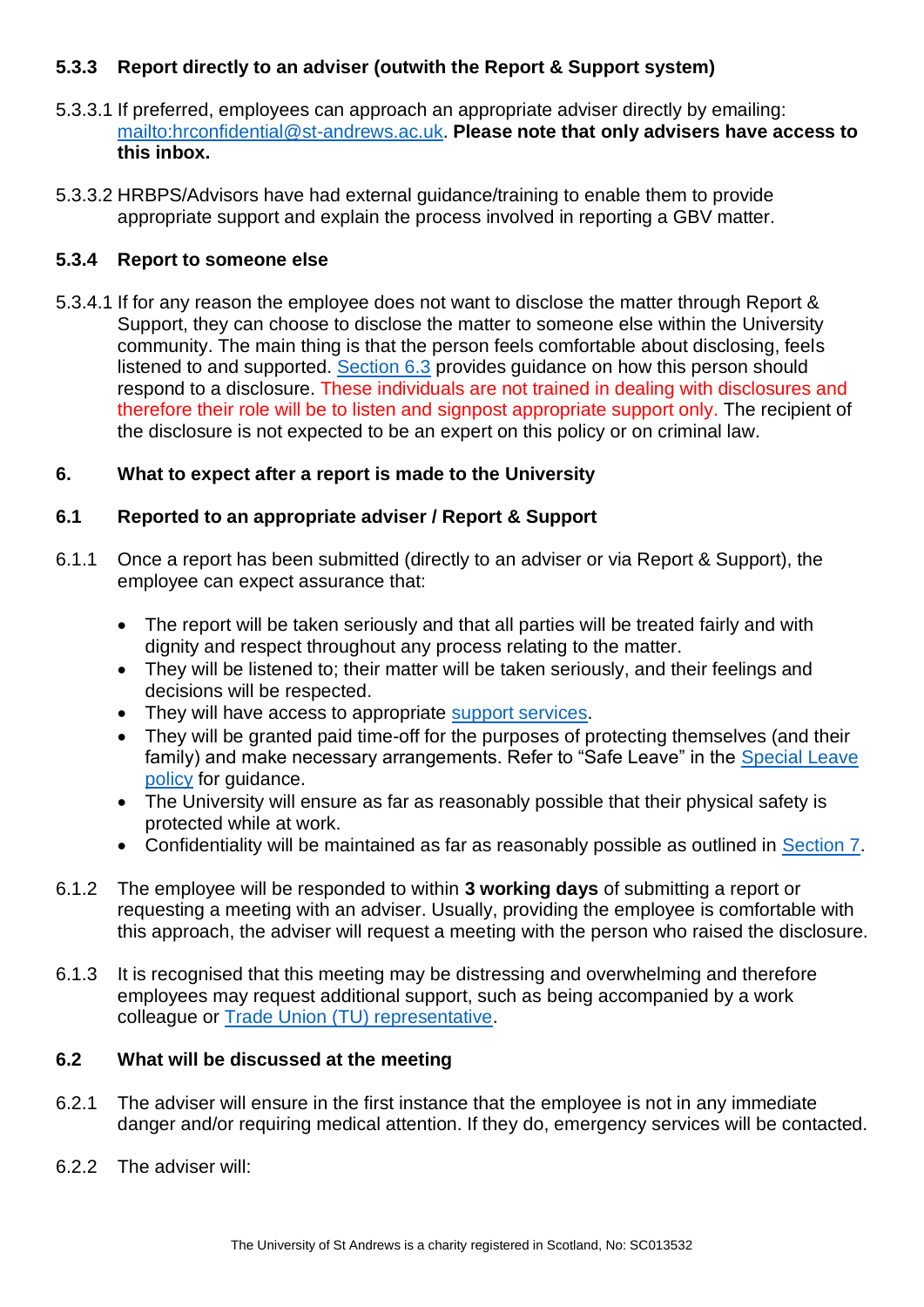- Ensure the discussion is carried out in a private and secure setting, away from possible distractions.
- Sensitively gather facts about the matter e.g. when/where the issue occurred, if it is ongoing, who was involved/harmed or witnessed the incident/s, ascertain if the matter poses a threat and/or risk to the person, others and/or the University.
- Explain what [options](#page-8-1) are available.
- Assess if there are any risks identified and if any precautions are necessary.
- Take a written record of the details discussed. (A word [template](https://www.st-andrews.ac.uk/media/human-resources/Record%20of%20disclosure.docx) has been developed for this purpose).
- Agree the parameters of the disclosure and what adjustments have been agreed (if applicable), such as, who should be informed (this may include services such as, HR, IT, Student Services, Registry, Security & Response team, Occupational Health, the employee's line manager).
- 6.2.3 The adviser (if not already a member of HR) must inform a member of the HR Business [Partner \(HRBP\) team](https://www.st-andrews.ac.uk/hr/businesspartner/) once a report has been made to agree on how to proceed. For instance, if the reported perpetrator is a member of the University community, this may involve undertaking a University investigation.

# <span id="page-7-0"></span>**6.3 Reported to someone else**

- 6.3.1 Individuals who are not in the cohort of staff trained to respond to disclosures must follow these steps to ensure appropriate support is given:
	- Ask the person if they feel they are in any immediate danger and/or require medical attention. If the response is yes, emergency services must be contacted.
	- Ask the person if they feel the matter poses a threat and/or risk to themselves, to others or the University. If the response is yes, explain to the person that this matter must be disclosed to an [adviser](#page-6-1) to take forward.
	- Offer to support the person in reporting the matter to an [adviser;](#page-6-1)
	- Provide reassurance to the person that their disclosure will be treated seriously, professionally and support will be given;
	- Inform the person that confidentiality will be maintained unless it is believed that there is a serious safety or welfare concern. Further details are outlined in [section](#page-8-0) 7;
	- Take notes of the details discussed using the recommended [template;](https://www.st-andrews.ac.uk/media/human-resources/Record%20of%20disclosure.docx)
	- Refer the employee to Appendix  $C GBV$  Support, [Report &](https://reportandsupport.st-andrews.ac.uk/) Support and issue them with a [GBV support card.](https://www.st-andrews.ac.uk/media/human-resources/new-policy-section-documents/GBV%20cards.pdf)

**GBV Support Cards:** Employees should always have at least one of these cards accessible to them during working hours. These cards provide crucial support contacts and will help the person to make an informed choice about the action they want to take. New cards can be requested by contacting [Human Resources.](mailto:s%20%3chumres@st-andrews.ac.uk%3e?subject=Request%20new%20GBV%20cards) An online version of the GBV support cards can be accessed at this webpage: [https://www.st](https://www.st-andrews.ac.uk/media/human-resources/new-policy-section-documents/GBV%20cards.pdf)[andrews.ac.uk/media/human-resources/new-policy-section](https://www.st-andrews.ac.uk/media/human-resources/new-policy-section-documents/GBV%20cards.pdf)[documents/GBV%20cards.pdf](https://www.st-andrews.ac.uk/media/human-resources/new-policy-section-documents/GBV%20cards.pdf)

- 6.3.2 Where no further action is required, the recipient of the disclosure must send the record of discussion via email to the person, signpost to [appropriate support](#page-17-0) and destroy any hardcopies of paperwork relating to the discussion.
- 6.3.3 Employees should be aware that if someone discloses a matter to them, they may be called as a witness if the employee (or the adviser) reports the incident to the Police. It is therefore essential that accurate records are taken by anyone who receives a disclosure.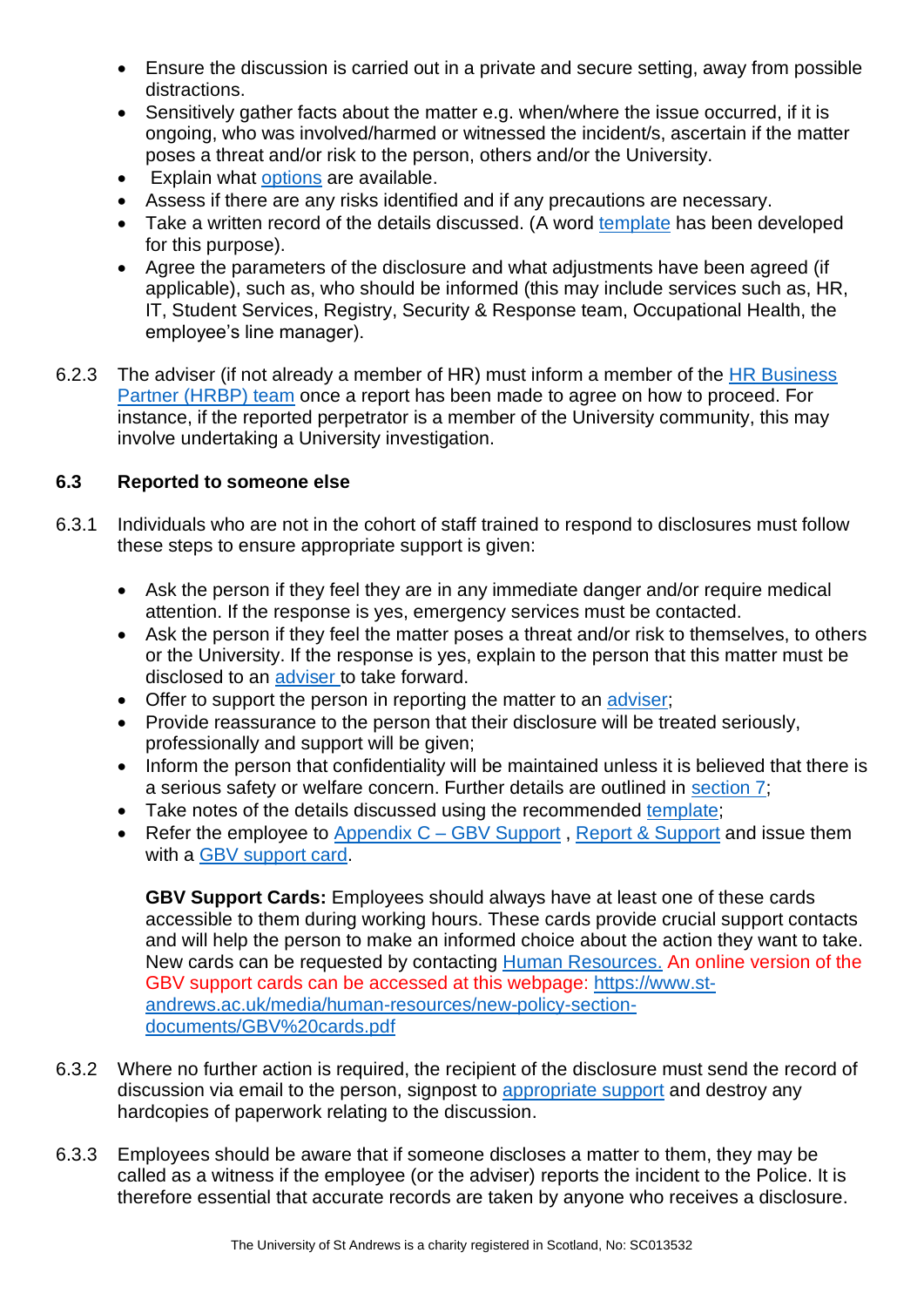6.3.4 If the recipient of the disclosure is unsure whether the matter should be escalated to an [adviser,](#page-6-1) they should remove any identifiable details from the disclosure, including names, and request advice on this basis from an adviser on how to proceed.

# <span id="page-8-0"></span>**7. Confidentiality**

- 7.1 The University recognises the importance of privacy in cases where GBV is reported. Confidentiality will be maintained as far as reasonably possible and information will only be shared with others on a need to know basis. There are, however, some circumstances in which confidentiality cannot be quaranteed. These occur where there is a reasonable belief that there may be a **serious risk to the physical or mental wellbeing of an employee or others, including children**.
- 7.2 All employees have a duty to maintain a safe and equitable workplace. As such, any report that raises a concern for the safety of any member of the University community or others **must** be raised to an [adviser.](#page-5-0) If the employee does not want to disclose the matter any further, the person who has received the initial disclosure is obligated to do so. This individual must:
	- Make the person aware that they have a responsibility to disclose the matter due to the safeguarding and/or overall welfare/risk concern to themselves, others or the University – this should be made clear on the outset of the discussion;
	- Disclose the issue to an adviser:
	- **Not** share the disclosure with anyone else.
- 7.3 If there are breaches of confidentiality unrelated to  $7.1$ , these will be investigated and may be subject to disciplinary action.
- 7.4 Sharing records of the disclosure should only be actioned with the consent of the employee except for the circumstances stated in 7.1. Other circumstances that may require the sharing of records include:
	- A University investigation e.g. a grievance. A copy of the details will be shared with the reported perpetrator.
	- If the matter proceeds to formal discipline, any report statements etc will be disclosed to comply with employment law to ensure a fair hearing and right of response.
	- To ensure the employee is adequately protected onsite (in certain situations the University may notify the Security team).
	- If witnesses are required to provide evidence; however, the importance of confidentiality will be emphasised, and any breaches may result in disciplinary action.
	- If amendments to working arrangements have been agreed that require the employee to be moved to a different department/role/location.

#### <span id="page-8-1"></span>**8. What are the options after a GBV report is submitted**

- 8.1 Employees who have chosen to report an incident of GBV at the University will be provided information on the options available to them at the meeting including:
	- Requesting professional support only (internal and/or external)
	- Making a formal complaint to the University
	- Reporting the matter to the Police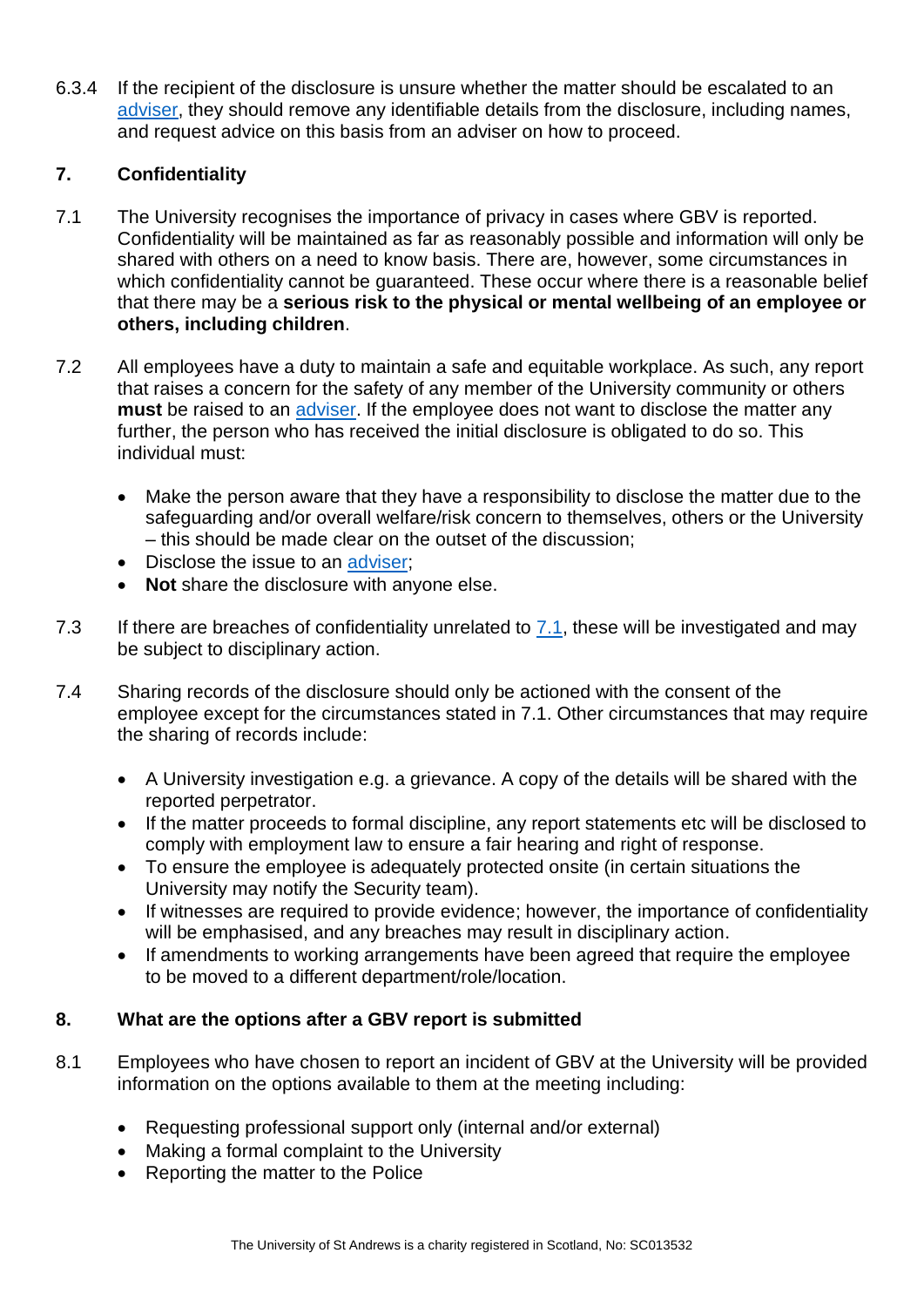#### **8.2 Assessment of risk**

8.2.1 There may be disclosures of GBV that pose a threat and/or risk to themselves, to others and/or the University. The adviser must consider if the disclosure requires action to be taken in order to mitigate the threat/risk. The [record of disclosure template](https://www.st-andrews.ac.uk/media/human-resources/Record%20of%20disclosure.docx) provides a checklist that should be completed by an adviser on receipt of a disclosure.

### **8.3 Requesting support only (internal and/or external)**

- 8.3.1 There may be instances of GBV where there is no requirement for Police involvement or where a formal complaint has not been raised but the employee discloses a GBV matter to the University. Matters include (although are not limited to) situations where:
	- Historically, an employee has experienced GBV from an individual connected to the University and that person has a current legal restriction in place, e.g. a harassment order and therefore possible workplace adjustments may need to be implemented. [Appendix B](#page-13-0) provides examples of workplace adjustments.
	- An employee has experienced GBV unrelated to the University; however, the employee requests support from the University for example, counselling.

### **8.4 Take formal action**

- 8.4.1 If an employee has experienced GBV by another member of staff, they can request that their report is treated as a formal complaint. This will normally be investigated under the [University's discipline procedure.](https://www.st-andrews.ac.uk/policy/staff-employee-relations-conduct-management/disciplinary-procedure.pdf) Depending on the level of detail provided on the initial report via Report & Support, the employee may be required to submit further details of the matter however this will vary from case to case and will be confirmed to the employee by the adviser assigned to the case.
- 8.4.2 Complaints that amount to a report of misconduct will be investigated and may lead to action taken under the [Disciplinary policy](https://www.st-andrews.ac.uk/policy/staff-employee-relations-conduct-management/disciplinary-procedure.pdf) up to and including termination of employment. The employee who reported the matter will be informed of the outcome of the investigation in writing e.g. whether their complaint has been upheld or unsupported but not of any specific formal action issued to the reported perpetrator.

# **8.5 Reporting the matter to the Police (or other external authority)**

- 8.5.1 If the employee decides that the matter requires Police involvement, the adviser will provide support through this process. The person can also access a wide variety of external [support services.](#page-17-0)
- 8.5.2 The University will not usually report the matter to the Police or other external authorities without employee consent; however, in exceptional circumstances, the University may exercise their right to pass information on, particularly in situations where there is believed to be a continuing risk to the person and to others as outlined in [section 7.](#page-8-0) Matters that will likely require Police involvement, without consent include (but not inclusive):
	- Where an allegation has been made about an employee (or student) towards a student who is under the age of 18.
	- Where an allegation has been made about an employee (or student) towards an adult at risk.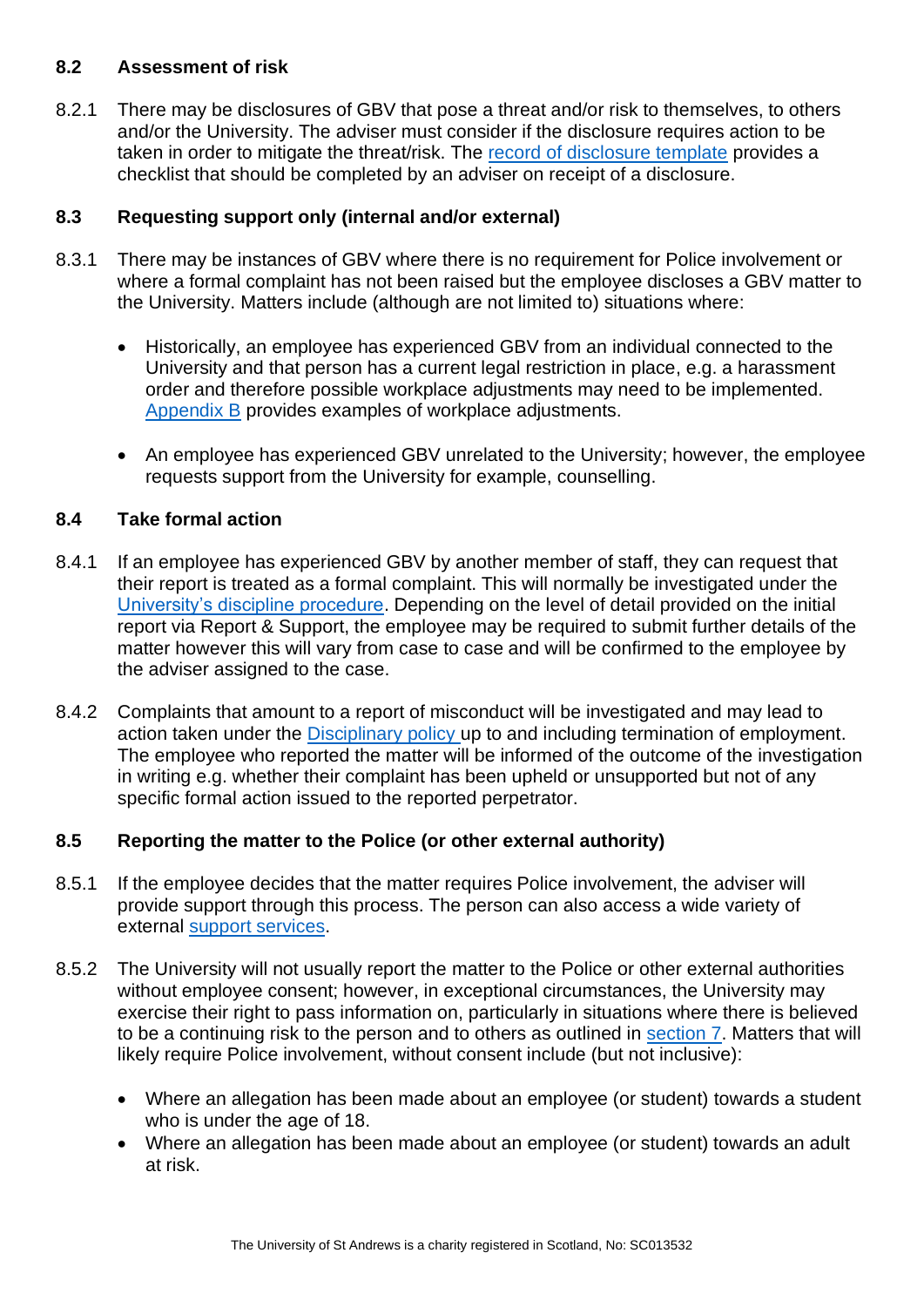8.5.3 The adviser must document their decision to share this information and the reasons for this and inform the person who disclosed the matter of the reason why confidentiality cannot be contained and the steps that will be taken upon disclosure to the Police or other external authority.

# <span id="page-10-0"></span>**9. Reported perpetrators of GBV**

#### **9.1 Handling reported misconduct which may constitute a criminal offence**

- 9.1.1 The University will cooperate fully with any associated police investigation and subsequent legal proceedings and will as far as reasonably possible ensure the protection of the person who has experienced GBV.
- 9.1.2 If criminal proceedings commence, the University may decide to put any internal investigation on hold until criminal proceedings have concluded. However, if it is deemed reasonable to do so, the University may still carry out their own investigation if this does not impact on any criminal investigation or prejudice the criminal proceedings.
- 9.1.3 Where legal restrictions have been placed on a person reported to have committed a GBV offence, the person must ensure compliance with those restrictions. It is a mandatory obligation employees inform their line manager and an [HRBP](https://www.st-andrews.ac.uk/hr/businesspartner/) of any live and pending criminal convictions. Any breach of disclosure and/or the conditions shall be deemed to be a breach of this policy and of the employee's contract of employment.
- 9.1.4 Where a report of GBV relates to matters which occurred outside of the University, this may have disciplinary consequences including (but not limited to) where the matter brings the University into disrepute, damages University reputation, results in criminal proceedings and/or impacts upon the person's fitness or ability to effectively carry out their role.

# <span id="page-10-1"></span>**10. Recording GBV**

- 10.1 The University has a legal duty to maintain a safe place to work. This requires monitoring and recording instances of GBV in the workplace. Statistical information on GBV cases will be recorded.
- 10.2 Documents relating to the disclosure must be scanned to HR to store securely. Under no circumstances must documents be held locally within Schools/Units. Any notes that have been taken **must** be destroyed once submitted to HR.
- 10.3 Any sensitive information disclosed will be held by the University, subject to and held in accordance with the provisions of the Data Protection Act 2018.

#### <span id="page-10-2"></span>**11. Support and advice**

11.1 [Appendix C](#page-17-0) provides a list of internal and external specialist support pathways available to employees. In addition, further guidance and information can be found on the [Report &](https://reportandsupport.st-andrews.ac.uk/)  [Support webpage.](https://reportandsupport.st-andrews.ac.uk/)

#### <span id="page-10-3"></span>**12. Version control**

12.1 This policy will be reviewed regularly. The University also has a Gender Based Violence Action Plan which will support the operationalisation of this policy. Any feedback on the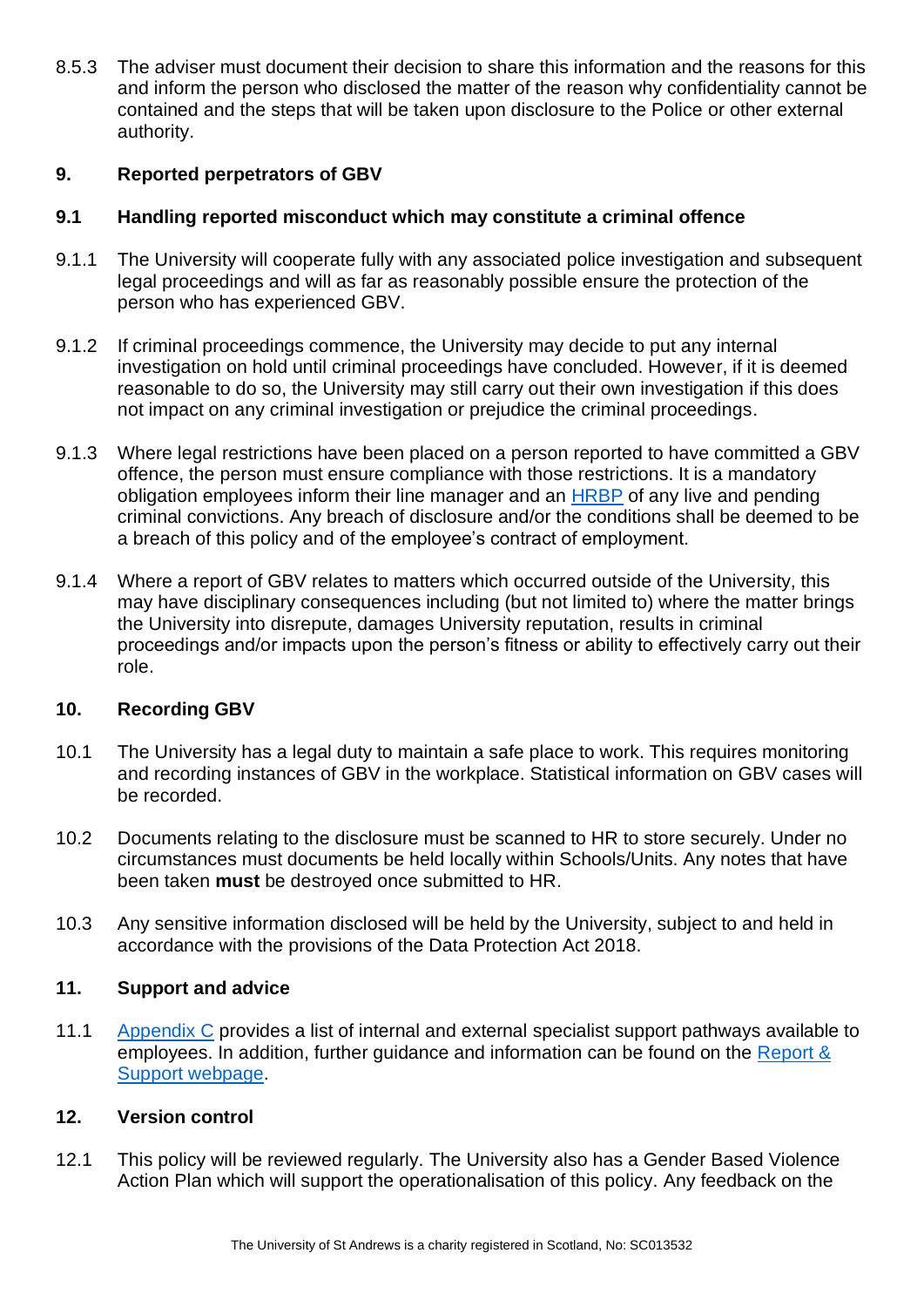policy content should be directed in the first instance to the **HRBP** team, who will consider this as part of the review.

12.2 This policy is not contractual and may be amended by the University from time to time.

| <b>Version</b><br>number | Purpose / changes                                           | <b>Document</b><br><b>status</b> | <b>Author of</b><br>changes, role<br>and school /<br>unit | <b>Date</b> |
|--------------------------|-------------------------------------------------------------|----------------------------------|-----------------------------------------------------------|-------------|
| 1.0                      | New policy                                                  | Published                        | <b>Lisa Stewart</b><br><b>HR</b>                          | 28/10/2020  |
| 1.1                      | New section $@$ 2.4 to<br>introduce GBV online<br>training. | <b>Published</b>                 | <b>Lisa Stewart</b><br><b>HR</b>                          | 22/02/2021  |
| 1.2                      | New external support<br>links added for Police<br>Scotland. | Published                        | <b>Lisa Stewart</b><br><b>HR</b>                          | 21/09/2021  |
| 1.3                      | Wording added to 6.1<br>regarding Safe Leave.               | Published                        | <b>Lisa Stewart</b><br><b>HR</b>                          | 15/12/2021  |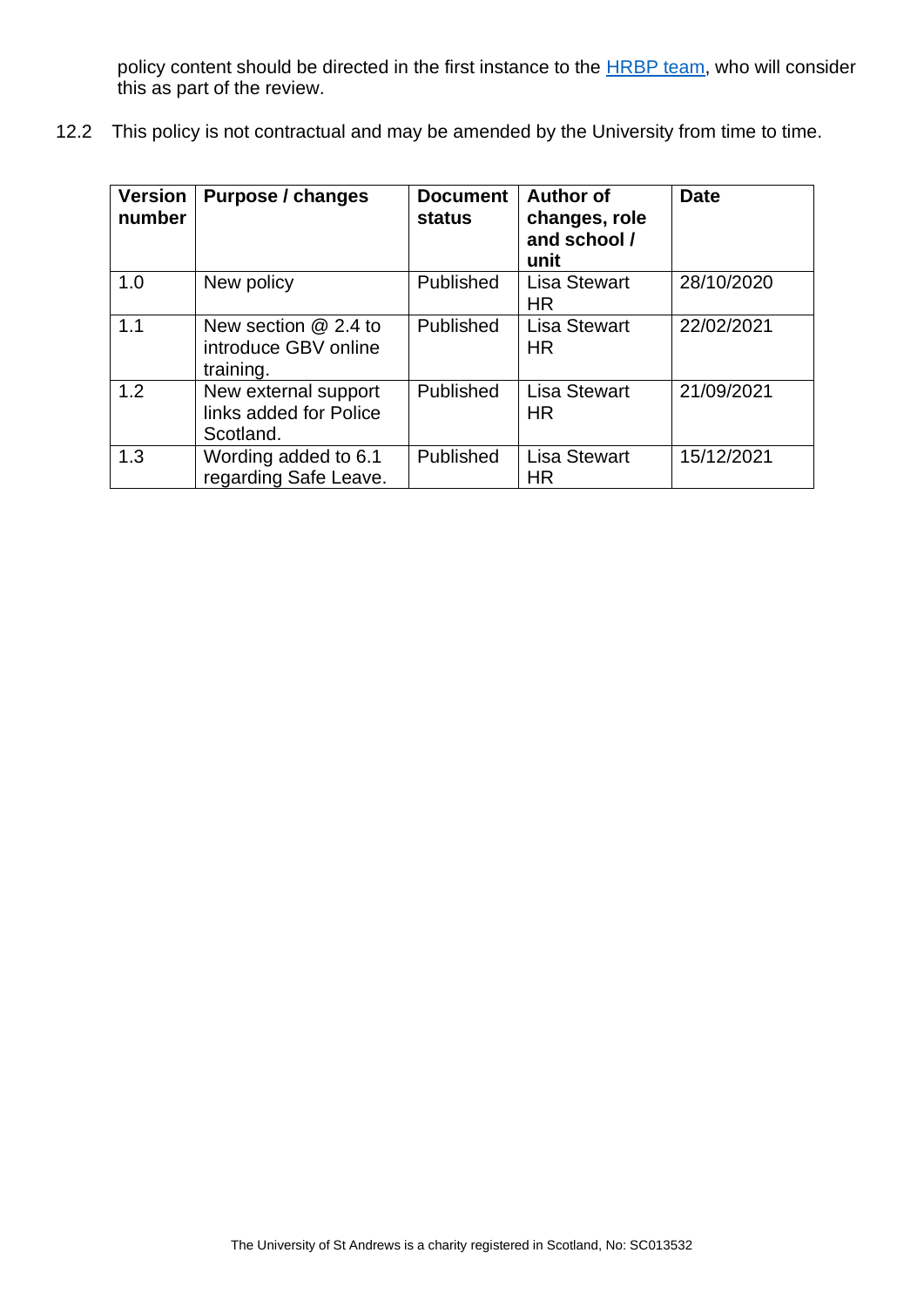# <span id="page-12-0"></span>**Appendix A: Examples of GBV offences, consent and sexual misconduct definition**

#### **GBV describes a range of behaviours that can vary from unwanted comments and intimidation to sexual assault and murder and everything in between. Examples of GBV can include (but are not limited to):**

- Physical, sexual and psychological violence for example, groping, physical assault, rape and sexual assault and coercive control.
- Unwanted and unwelcome sexual or gender-based verbal, written, online and/or physical conduct/abuse.
- Voyeurism, communicating indecently such as viewing and/or sharing sexual activity or indecent images without permission.
- Sexual harassment, bullying and intimidation at work, online and in the public sphere.
- Threatening or causing physical harm, extreme verbal abuse, or other conduct which threatens or endangers the health or safety of a person.
- Abusing a position of trust (where an individual (student) is receiving education in a further or higher education institution and another individual (employee) looks after that individual in that institution. (s.43 sub 5) "Looks after" is defined as cares for, teaches, trains, supervises or is in sole charge of the person, so long as the employee does so regularly. (S.43 sub 7); (Sexual Offences (Scotland) Act 2009).
- Discrimination based on gender for example, actions that have the purpose or effect of violating someone's dignity or creating an intimidating, hostile, degrading, humiliating or offensive environment.
- Violence between those in an intimate relationship (this includes romantic relationships, dating, domestic and/or intimate partner violence/abuse). Intimate relationship violence is a pattern of abusive behaviour that is used by one partner to gain or maintain power and control over another intimate partner. This violence can be physical, sexual, emotional, economic, or psychological actions or threats of actions that influence another person.
- Stalking, repeated and unwanted attention, harassment, or any other course of conduct directed at a specific person that would cause a reasonable person to feel fear of their safety or the safety of others e.g. following someone, unwanted gifts, text messages/phone calls, social media contact.
- Commercial sexual exploitation including prostitution and pornography and sex trafficking.
- Incest, childhood sexual abuse, grooming.
- Honour based violence, including dowry related violence, female genital mutilation, forced and child marriages and "honour" crimes.

#### *The behaviours listed in this policy can be perpetrated in person or online and may occur on or off the University premises. All members of the University community are expected to adhere to this policy while using social media and any other form of online interaction including email communication.*

# **Consent**

The definition of consent as defined in the Sexual Offences Act 2003 is agreeing by choice and having the freedom and capacity to make that choice. A person is free to make a choice if nothing bad would happen to them if they said no. For example, a person is not free to choose if:

- They are being threatened with violence;
- They fear for the continuation or assessment of their studies if they refused;
- They are being blackmailed using images or social sabotage.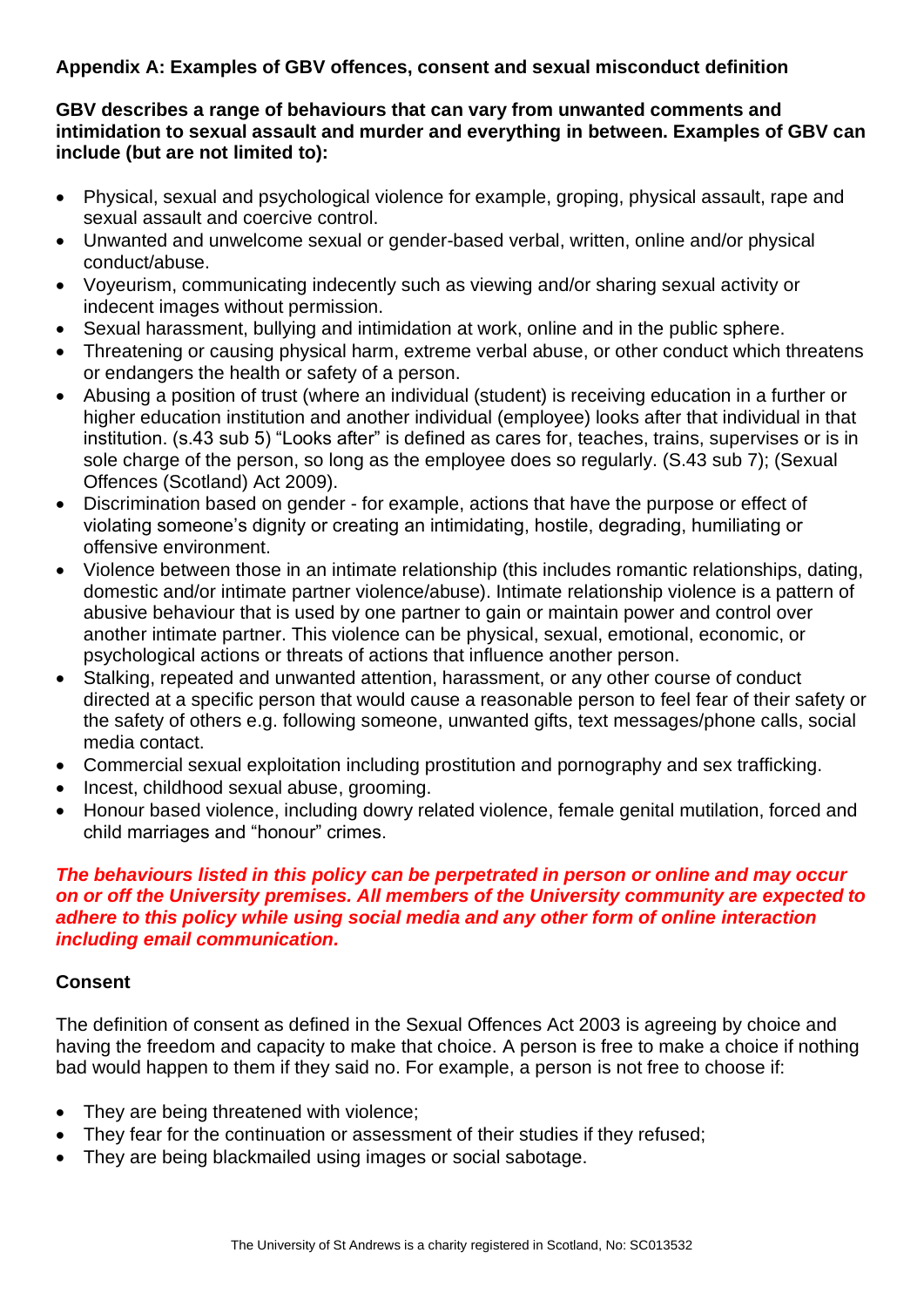Similarly, someone may not feel free to make a choice if there is a power imbalance; this could be due to age, status/position and/or authority or some kind of dependency (e.g. drug/alcohol use, financial control).

# **Capacity to consent**

Capacity is about whether someone is physically and/or mentally able to make a choice and to understand the consequences of that choice. For example, a person does not have the capacity to give consent if:

- They are drunk or under the influence of drugs this means someone may still be physically able to have sex, but they may not be able to consent;
- They are asleep or unconscious.

A person may also not have capacity to give consent if they have a disability or impairment, including learning difficulty, physical disability or mental health condition.

### **Policy expectations regarding sexual misconduct**

Consent for sexual activity is always required and cannot be assumed based on the parties' relationship status or sexual history together. Consent can be withdrawn at any time before or during sexual activity by either party. There can be no free consent in situations where someone is incapacitated by alcohol or drugs and therefore unable to give meaningful consent to sexual activity. Consent to one form of sexual activity e.g. kissing or touching, does not mean that consent has been given to any other sexual act. Individuals who consent to sex must be able to understand what they are doing. Under this policy, "No" always means "No," but "Yes" may not always mean "Yes." Anything but a clear, knowing, verbal and voluntary consent to any sexual activity is equivalent to a "No" at any point during a sexual encounter.

<span id="page-13-0"></span>Intimate relationships between staff and students are strongly discouraged as detailed in the University's [Personal relationships at work policy.](https://www.st-andrews.ac.uk/policy/staff-employee-relations-conduct-management/personal-relationships-at-work-policy.pdf)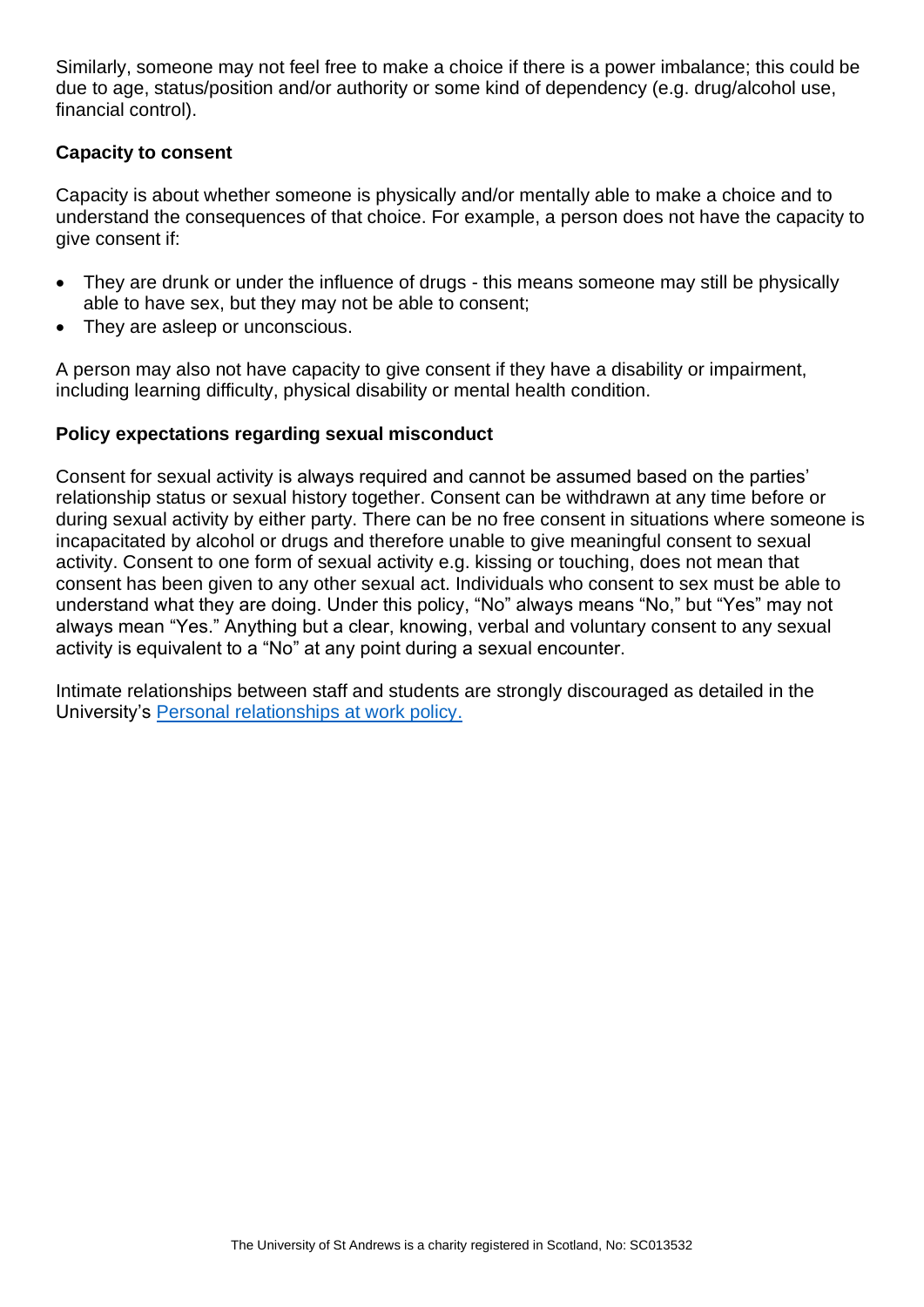# <span id="page-14-0"></span>**Appendix B: Guidance for recipients of a disclosure (advisers and non-advisers)**

Any member of the University community can potentially be a first responder to a disclosure. The University recognises that dealing with a disclosure or report of GBV will be difficult for all parties including the recipient. If someone discloses that they have experienced GBV, it must be assumed that this has been disclosed in good faith.

It is recognised that many forms of GBV such as domestic abuse, rape and sexual assault are widely under-reported. The challenges and barriers facing individuals' who have experienced GBV can be substantial. The very private and individualised nature of many forms of GBV, fear of consequences, public exposure, stigmatisation, service-generated risks or lack of confidence in the likely outcome can combine to prevent those affected from making their experiences public by disclosing or reporting.

| The role of a recipient of the disclosure                                                                                                                                                                                                                                                                                                                                                                                                                                                                                                                                                                                                                                                                                                                                                                                                                                                                                                                                                                                                                                                                                                                                                                                                                                                                                                                                                                                                                                      | NOT the role of a recipient of a<br>disclosure                                                                                                                                                                                                                                                    |
|--------------------------------------------------------------------------------------------------------------------------------------------------------------------------------------------------------------------------------------------------------------------------------------------------------------------------------------------------------------------------------------------------------------------------------------------------------------------------------------------------------------------------------------------------------------------------------------------------------------------------------------------------------------------------------------------------------------------------------------------------------------------------------------------------------------------------------------------------------------------------------------------------------------------------------------------------------------------------------------------------------------------------------------------------------------------------------------------------------------------------------------------------------------------------------------------------------------------------------------------------------------------------------------------------------------------------------------------------------------------------------------------------------------------------------------------------------------------------------|---------------------------------------------------------------------------------------------------------------------------------------------------------------------------------------------------------------------------------------------------------------------------------------------------|
| Provide a safe place for an open discussion to<br>$\bullet$<br>occur.<br>Ask if they feel safe.<br>$\bullet$<br>Let them know that you are duty bound to tell<br>someone immediately if they disclose that they,<br>or someone else, is at risk of serious harm -<br>this is to keep them safe.<br>Explain your role and encourage towards<br>$\bullet$<br>seeking appropriate support e.g. an adviser<br>and/or external support.<br>Believe them. Be kind and reassure them that<br>$\bullet$<br>they are not to blame. Confirm you take the<br>matter seriously.<br>Listen non-judgementally, avoid interrupting,<br>$\bullet$<br>finishing sentences or disturbances to the<br>meeting.<br>Respond in a sensitive, empathetic manner.<br>$\bullet$<br>Ensure that the person gets adequate time to<br>$\bullet$<br>tell to talk.<br>Adequately support the person and share the<br>$\bullet$<br>sources of support available to them.<br>Ensure that the employee is in control of their<br>$\bullet$<br>decisions.<br>Assure the person that confidentiality will be<br>$\bullet$<br>maintained (as far as reasonably possible -<br>where appropriate, raise the disclosure to an<br>adviser).<br>Keep an accurate record of the disclosure and<br>$\bullet$<br>actions and maintain confidentiality as per<br>Section 8 of this policy.<br>Signpost/refer the person to Occupational<br>Health if they show signs of stress, trauma or<br>anxiety (consent is required). | To interrogate.<br>$\bullet$<br>To investigate.<br>$\bullet$<br>To judge.<br>$\bullet$<br>To ask for proof.<br>$\bullet$<br>To tell the person what to do.<br>$\bullet$<br>To try to influence the person's<br>decision.<br>To judge whether or not the assault is<br>"serious" or "not serious". |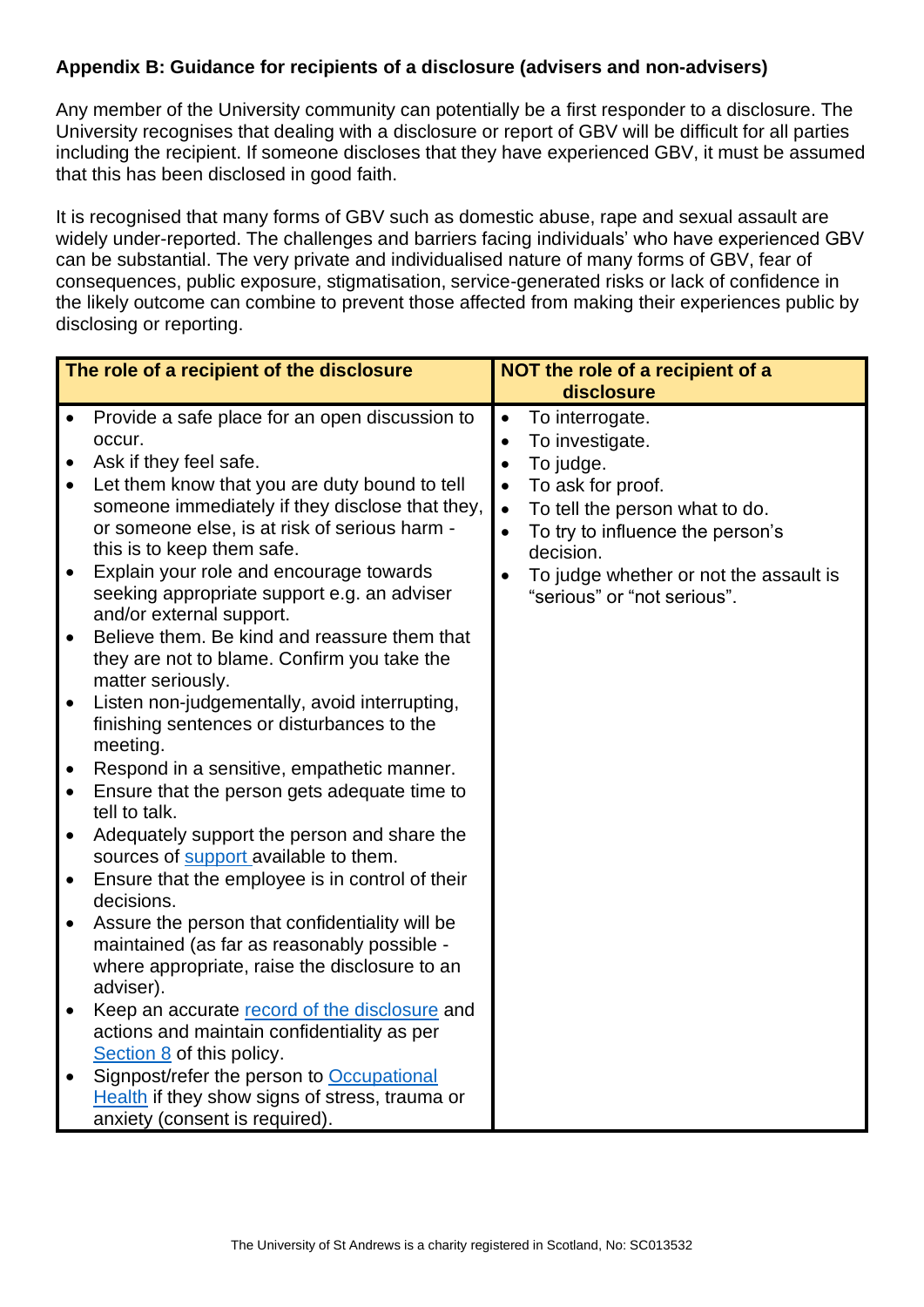# **The role of a line manager**

- Ensure all employees are aware of this policy and appropriate standards of conduct;
- Make every effort to ensure that no form of GBV occurs in the University and in any workrelated setting outside of the University;
- Seek to resolve any incidents of inappropriate behaviour promptly and fairly and take all matters seriously;
- Promote a culture of dignity and respect and create an environment where disclosure or reporting is possible without fear of victimisation;
- Inform their [HR Business Partner \(HRBP\)](https://www.st-andrews.ac.uk/hr/businesspartner/) on receipt of any allegation of GBV so that they can provide adequate support and advice;
- Be alert to possible indicators of abuse;
- Ensure your team, School/Unit engage in any training provided.

# **Absence due to GBV**

If an employee is absent as a result of GBV, the line manager should record this in the normal manner via Self-Service as sickness absence "Part A" (in most cases). If necessary, the reason for absence can be entered as confidential.

# **Potential warning signs of GBV**

The list below provides examples of signs that may be indicative of someone who is experiencing some form of unwanted behaviour and/or abuse. This list is to be used as a guide only as clearly these can also be warning signs for other issues.

### **Behavioural indicators**

- Changes in the employee's attitude such as mood swings, low morale, showing signs of excessive tiredness, being preoccupied/withdrawn, having difficulties concentrating, reluctance to engage with colleagues, changing from their usual level of interaction or losing interest in social activities with colleagues;
- Increased level of absenteeism perhaps due to physical injury and/or psychological symptoms such as anxiety/depression and/or using drugs/alcohol as a coping strategy;
- Withdrawing from previous sources of support, including team chats/catchups, avoiding lunch breaks or socializing;
- Visibly uneasy or tense during team meetings including a reluctance to speak at meetings;
- Employee demonstrates discomfort around certain employees;
- Frequent alterations to working patterns;
- Lethargy and disinterest in core tasks and/or lack of concentration at work leading to deteriorating work standards and/or outputs;
- Spending an increased number of hours at work for no reason;
- Change in the use of the phone/email, such as many personal calls/ texts, avoiding calls or a strong/different reaction to calls/texts/emails.

# **Physical indicators**

- Visible bruising or injury with evasive or unlikely explanations;
- Different or more cosmetics used;
- Additional or different styles of clothing worn;
- Evident agitation, nervousness or tremors;
- Frequent sick absences and/or hospital appointments.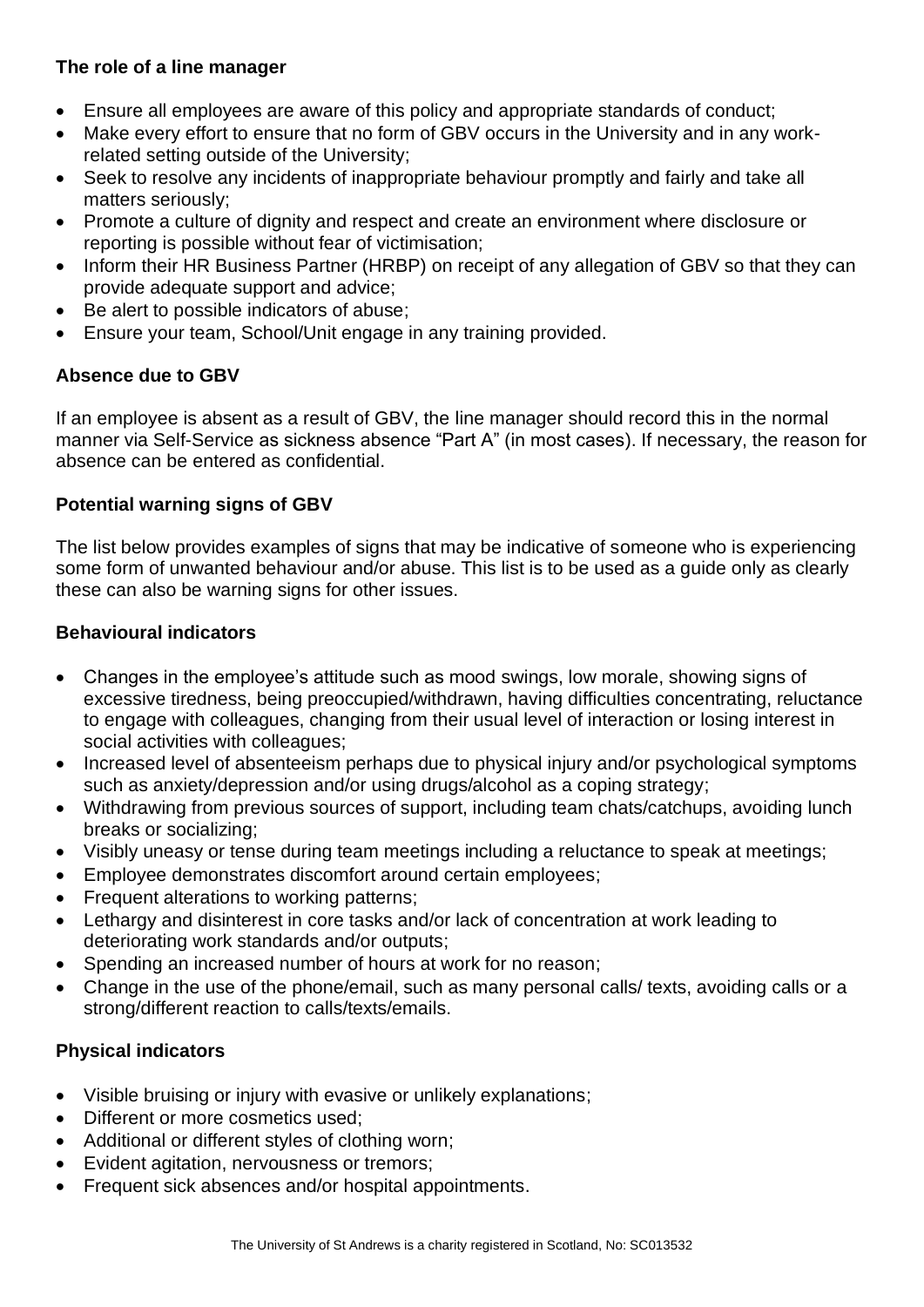#### **Adjustments/measures**

It may be appropriate in certain circumstances to implement adjustments/measures to the employee's role and/or work pattern, particularly if this is a preventative measure to put a stop to any unwanted behaviour and/or as a result of an assessment of risk. These could include (but are not limited to):

- Time off for involvement in legal proceedings, counselling, visits to solicitors;
- Move the employee to a different office/department;
- Change to the employee's work pattern and/or work tasks;
- Prevention of lone working:
- Diverting the employee's phone calls or blocking incoming phone calls/emails;
- Suspend the alleged perpetrator during any investigations/disciplinary proceedings;
- Increase the level of security;
- Limit the use of a University building/service;
- Request that an investigation is conducted based on the disclosure and the evidence gathered from this procedure;
- Request that a specific training module is undertaken and successfully complete.

Any measures that are agreed and implemented will seek to protect the employee (and/or others) whilst allegations are dealt with and an investigation/disciplinary action is carried out.

There is a distinction between precautionary measures to mitigate risk, which are an outcome of this procedure, and sanctions, which are an outcome of the [Disciplinary policy.](https://www.st-andrews.ac.uk/policy/staff-employee-relations-conduct-management/disciplinary-procedure.pdf) Therefore, if precautionary measures are imposed, this does not indicate that the University has judged that a breach of conduct has occurred.

#### **Employees must notify an adviser of any changes in their circumstances relevant to the initial disclosure or precautionary measures.**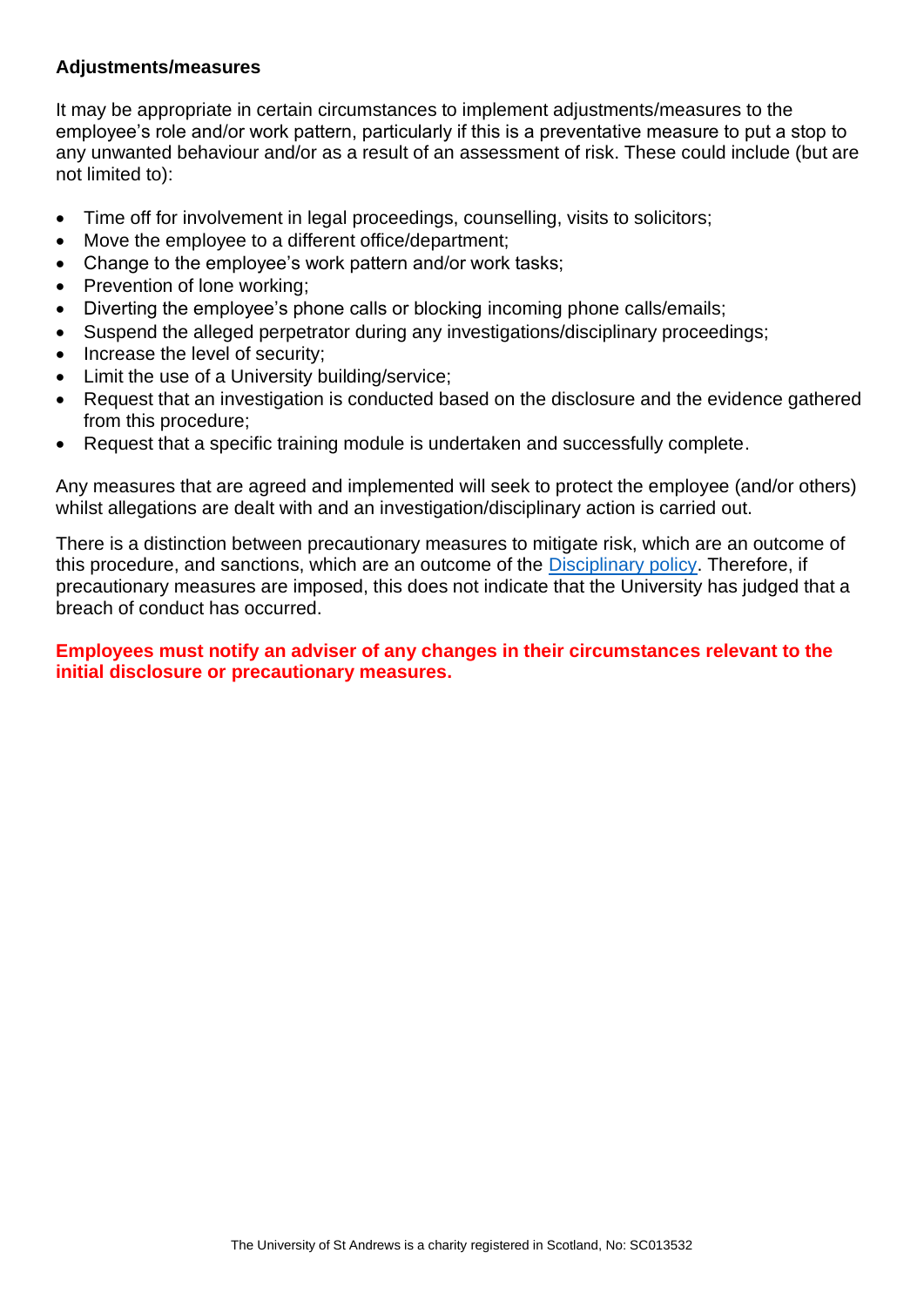# <span id="page-17-0"></span>**Appendix C: GBV Support**

# **Recommended internal support contact details**

| <b>Name of</b><br><b>Department</b>                      | <b>Contact details</b>                                                                                               | <b>Service provided</b>                                                                                                                                                                                                                                                                                               |
|----------------------------------------------------------|----------------------------------------------------------------------------------------------------------------------|-----------------------------------------------------------------------------------------------------------------------------------------------------------------------------------------------------------------------------------------------------------------------------------------------------------------------|
| <b>Chaplaincy</b>                                        | https://www.st-<br>andrews.ac.uk/chaplaincy/<br>chaplaincy@st-<br>andrews.ac.uk<br>01334 462866 or 462492            | Offers pastoral care and support for any<br>employee, regardless of religion or belief<br>(including non-belief). This includes<br>sympathetic, confidential listening and a safe<br>place to talk to someone about any issues<br>affecting health and wellbeing.                                                     |
| <b>Equality</b><br>Diversity &<br><b>Inclusion (EDI)</b> | https://www.st-<br>andrews.ac.uk/hr/edi/<br>diversity@st-andrews.ac.uk<br>01334 461649                               | Provides a confidential service of advice to<br>members of the University community (staff,<br>students, visitors) on any aspect of EDI.<br>The Head of EDI is Sukhi Bains.                                                                                                                                           |
| <b>Human</b><br><b>Resources</b>                         | https://www.st-<br>andrews.ac.uk/hr/<br>hr.general@st-<br>andrews.ac.uk<br>(general email enquiries)<br>01334 463096 | Provides support to employees of University<br>of St Andrews.<br>HR web and policy page<br>Dedicated HR Business Partner team for<br>each School and Unit                                                                                                                                                             |
| <b>Mediation</b>                                         | https://www.st-<br>andrews.ac.uk/hr/edi/mediat<br>ion/<br>mediation@st-<br>andrews.ac.uk                             | The Mediation Service is a service for all staff<br>and students and members of the public who<br>are connected to the University who want to<br>resolve disagreement informally. The service<br>is also available for groups or teams seeking<br>a collaborative, inclusive framework for<br>problem solving issues. |
| <b>Occupational</b><br><b>Health</b>                     | https://www.st-<br>andrews.ac.uk/ehss/occupat<br>ionalhealth/<br>occhealth@st-<br>andrews.ac.uk<br>01334 462750      | Employees can refer themselves to OH for<br>confidential health advice at any time.<br>One-to-one consultation/appointments<br>Expert support and advice provided<br>Recommended adjustments to support<br>the employee<br>Partnership with external health<br>practitioners i.e. counselling services and<br>CBT.    |
| <b>OSDS</b>                                              | https://www.st-<br>andrews.ac.uk/osds/<br>osds@st-andrews.ac.uk<br>01334 467198                                      | <b>Organisational and Staff Development</b><br>Services (OSDS), formerly part of CAPOD, is<br>the University's central provider of<br>professional development for all University<br>staff and is also responsible for a wide range<br>of organisational development projects and<br>initiatives.                     |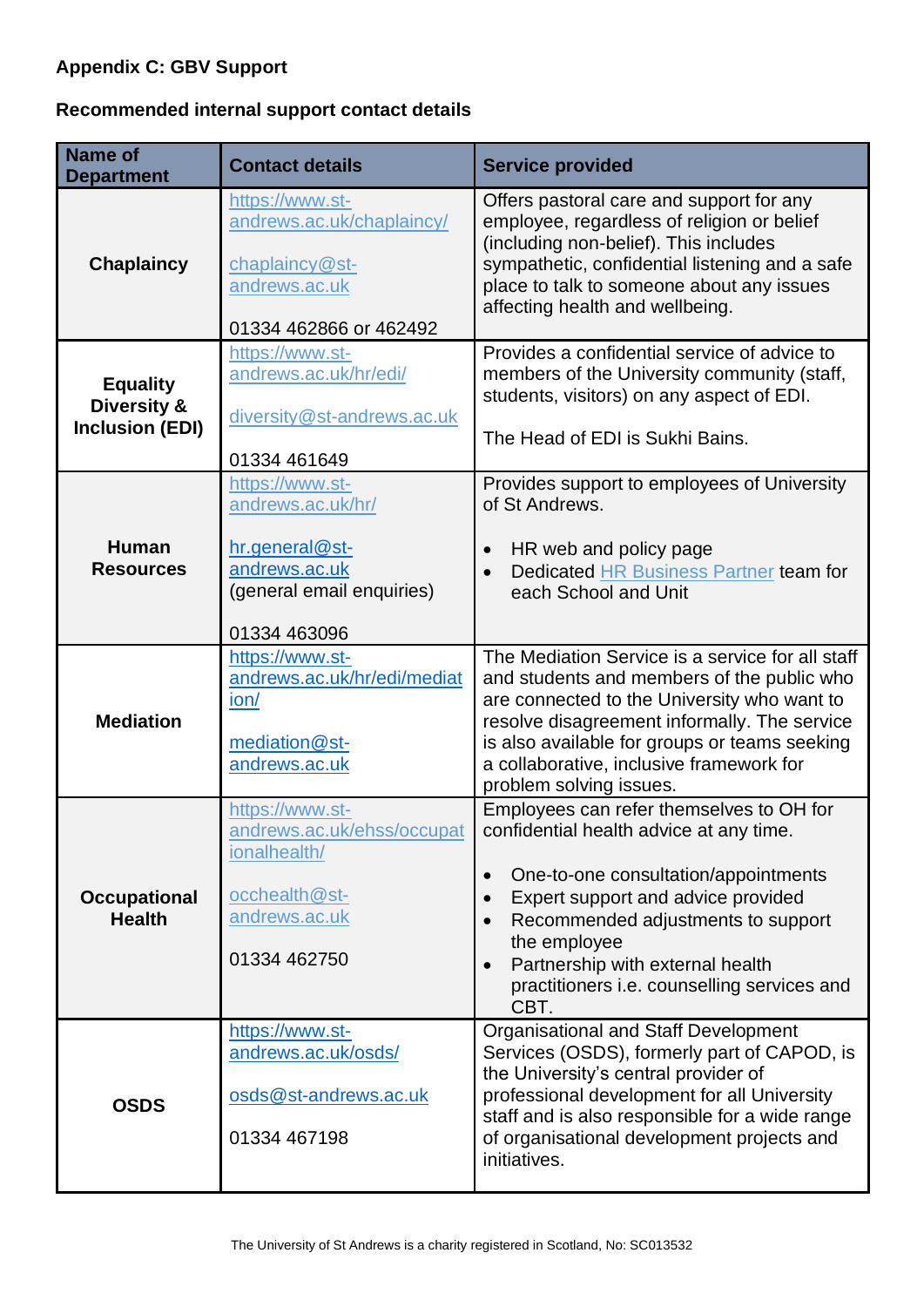|                                              |                                                                                                                                                            | OSDS offers an online GBV training course<br>which complements this policy.                                                                                                                                              |
|----------------------------------------------|------------------------------------------------------------------------------------------------------------------------------------------------------------|--------------------------------------------------------------------------------------------------------------------------------------------------------------------------------------------------------------------------|
| <b>Student</b><br><b>Services</b>            | https://www.st-<br>andrews.ac.uk/students/advi<br>ce/personal/sexual-<br>misconduct/how-to-report/<br>support.advice@st-<br>andrews.ac.uk<br>01334 462 020 | If a student approaches a member of staff<br>regarding any GBV/sexual misconduct<br>allegation, please refer them onto Student<br>Services so the appropriate support and<br>guidance can be provided to the individual. |
| <b>Trade Union</b><br><b>Representatives</b> | https://www.st-<br>andrews.ac.uk/staff/wellbein<br>g/workplace-<br>wellbeing/#tradeunions                                                                  | Trade union representatives are trained to<br>deal and support employees with any<br>workplace related matters of concern.                                                                                               |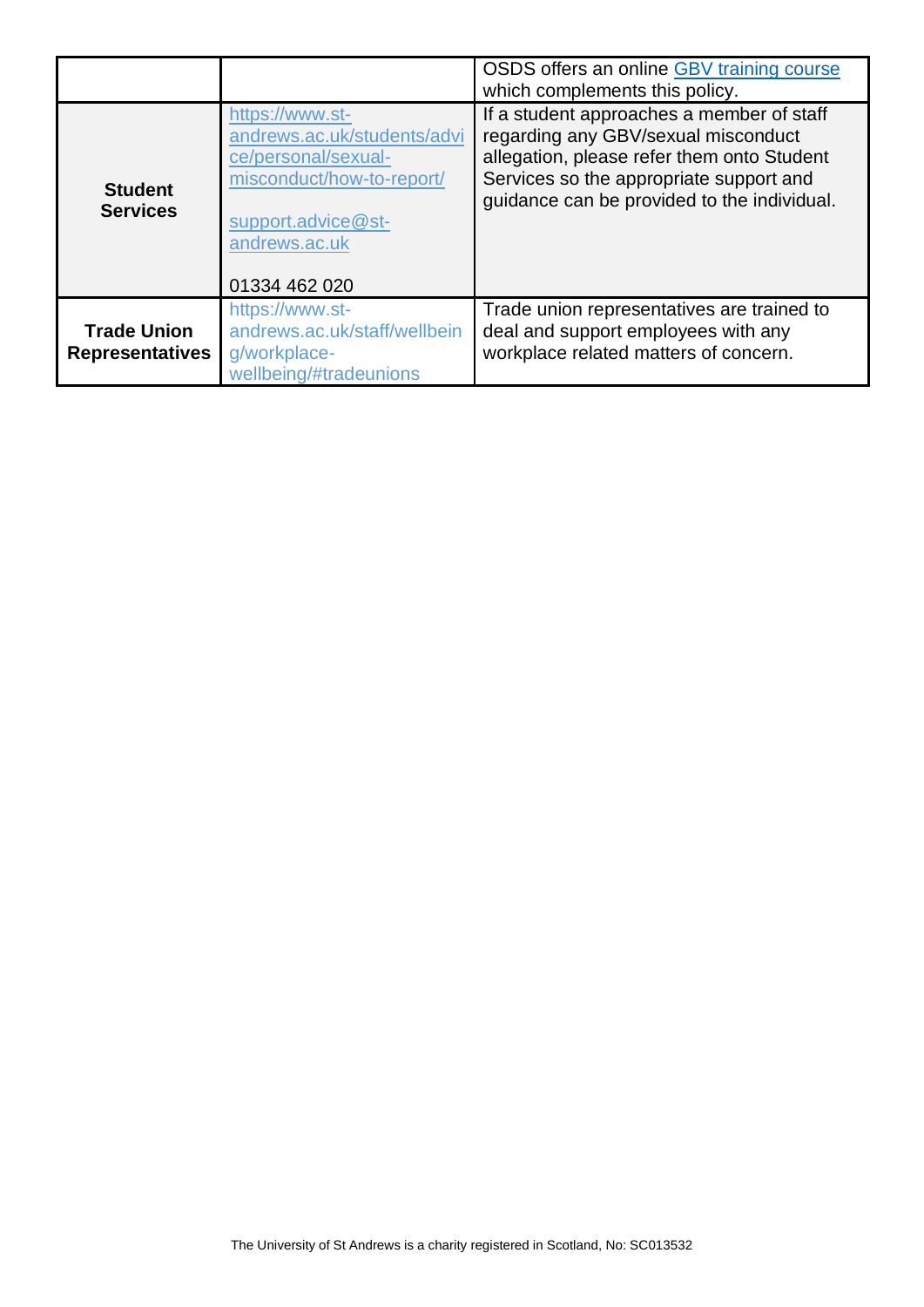# **Recommended external support contact details**

| <b>Name of</b><br><b>Organisation</b>                  | <b>Contact details</b>                                                                                                                                                                                                                                                                           | <b>Service provided</b>                                                                                                                                                                                                                                                                                                                                                          |
|--------------------------------------------------------|--------------------------------------------------------------------------------------------------------------------------------------------------------------------------------------------------------------------------------------------------------------------------------------------------|----------------------------------------------------------------------------------------------------------------------------------------------------------------------------------------------------------------------------------------------------------------------------------------------------------------------------------------------------------------------------------|
| Amina                                                  | www.mwrc.org.uk<br>0808 801 0301                                                                                                                                                                                                                                                                 | Helpline for Scotland providing support to<br>women from minority backgrounds who have<br>been affected by violence against women.<br>Support is available in English, Urdu, Arabic,<br>Bangla and Swahili. Service also runs a VAW<br>awareness programme.<br>Helpline open: Mon-Fri - 10am-4pm                                                                                 |
| <b>Childline</b>                                       | www.childline.org.uk<br>0800 1111                                                                                                                                                                                                                                                                | National helpline providing support to children<br>under 19 on wide range of issues.<br>24-hour helpline<br>Chat online 1-2-1 with a counsellor (24/7)<br>$\bullet$<br>Email a counsellor (response within a<br>day)<br>Message Boards                                                                                                                                           |
| <b>Dundee Women's</b><br>Aid                           | http://www.dundeewome<br>nsaid.co.uk/<br>https://womensaid.scot/<br>Support Line: 01382<br>207099<br>Text Line: 07763 682<br>105<br>Business Line: 01382<br>220803<br>info@dundeewomensai<br>d.co.uk (general<br>enquiries)<br><b>Domestic Abuse</b><br>Helpline:<br>0800 027 1234 (24<br>hours) | Provide information, support and refuge<br>accommodation to women, children and<br>young people who are experiencing domestic<br>abuse.<br>Operate an office drop in.<br>Contactable by phone<br>$\bullet$<br>Support Line: Mon-Fri (10am-12pm)<br>Support Line: Mon, Tues, Wed, Fri (2pm -<br>4pm)<br>Text Line: Mon-Fri (9am – 4pm)<br>Business Line: Mon - Fri (9am - 4:30pm) |
| <b>Fife Rape &amp; Sexual</b><br><b>Assault Centre</b> | www.frasac.org.uk<br>01592 642 336                                                                                                                                                                                                                                                               | Supports all genders 12+<br>Provides advice and support to people who<br>have experienced rape and/or sexual abuse<br>at any time in their lives. Also provides<br>support to friends and relatives.<br>Opening times: Monday - Friday: 9am-<br>4.30pm (evening appointments available)                                                                                          |
| <b>Fife Women's Aid</b>                                | http://www.fifewomensai<br>d.org.uk/                                                                                                                                                                                                                                                             | Provide information, support and refuge<br>accommodation to women, children and                                                                                                                                                                                                                                                                                                  |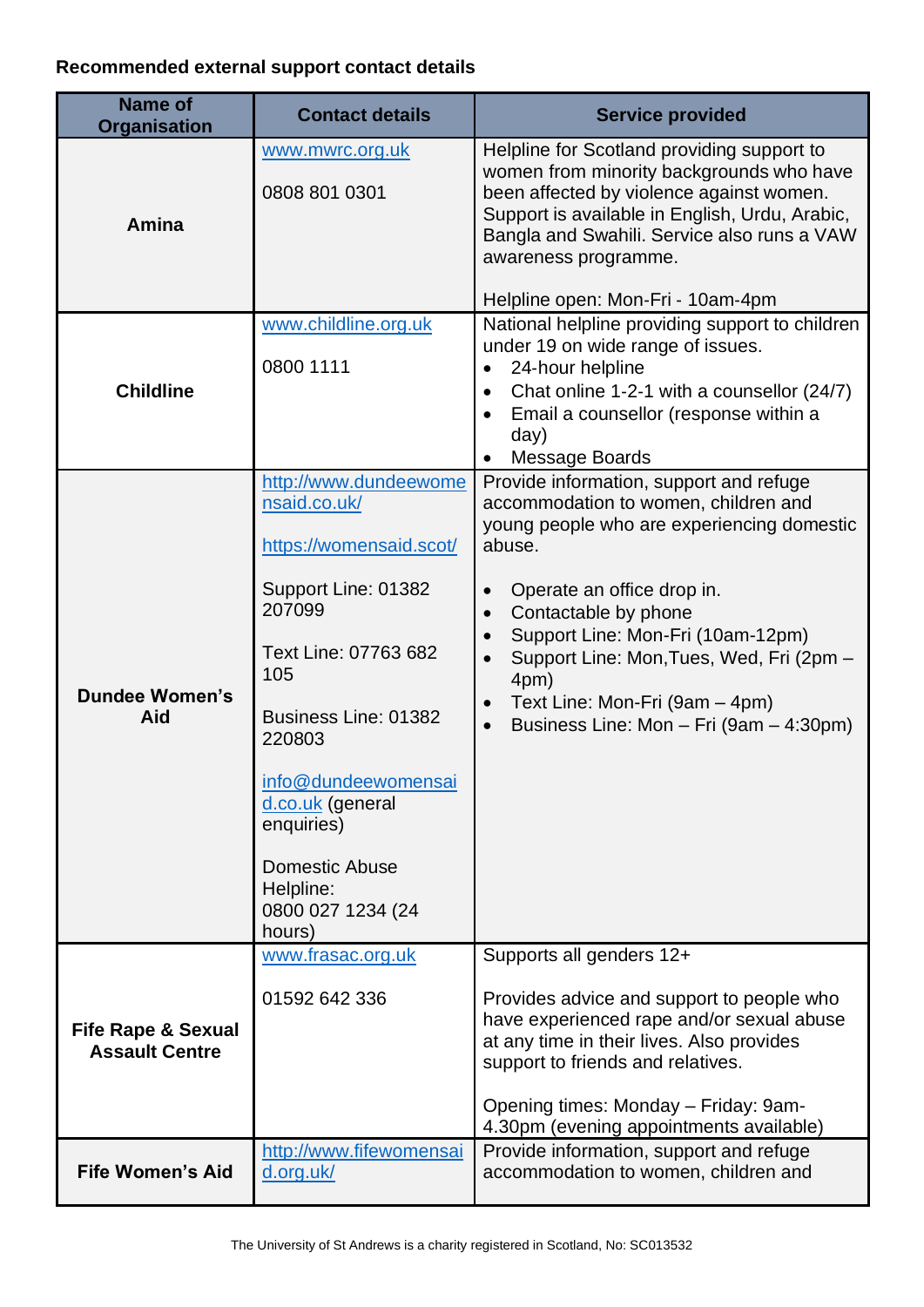|                                                      | <b>Support Line: 0808 802</b><br>5555                    | young people who are experiencing domestic<br>abuse.                                         |
|------------------------------------------------------|----------------------------------------------------------|----------------------------------------------------------------------------------------------|
|                                                      | Business Line: 01383<br>732289<br>info@fifewomensaid.org | Support Line: 24 hours<br>Business Line: Monday to Friday - 9am -<br>5pm                     |
|                                                      | .uk<br>(general enquiries)                               |                                                                                              |
|                                                      | http://www.galop.org.uk/                                 | Support lesbian, gay bisexual and trans                                                      |
| Galop                                                | advice@galop.org.uk                                      | people experiencing hate crime, domestic<br>abuse or sexual violence                         |
|                                                      | 0800 999 5428                                            | Open various times on weekdays.                                                              |
|                                                      | http://www.kasp.org.uk/                                  | Kingdom Abuse Survivors Project exists to<br>provide support which aims to eliminate the     |
|                                                      | 01592 644 217                                            | debilitating effects that childhood sexual<br>abuse can have on adult survivors.             |
| <b>Kingdom Abuse</b>                                 | info@kasp.org.uk                                         |                                                                                              |
| <b>Survivors Project</b>                             |                                                          | Opening hours: Monday to Friday 9am to<br>$\bullet$<br>5pm and some evenings.                |
|                                                      |                                                          | Location: counselling rooms in Kirkcaldy<br>$\bullet$                                        |
|                                                      |                                                          | and Cupar, and access to venues at<br>various outreach locations across Fife.                |
|                                                      | http://www.mensadviceli                                  | Confidential helpline for men experiencing                                                   |
|                                                      | <u>ne.org.uk/</u>                                        | domestic violence from a partner or ex-<br>partner (or from other family members).           |
| <b>Men's Advice Line</b>                             | 0808 801 0327                                            | Assist by giving time to tell [your] story;                                                  |
|                                                      |                                                          | offering emotional support; providing practical<br>advice; signposting to other services for |
|                                                      |                                                          | specialist help.                                                                             |
|                                                      |                                                          | Freephone opening times: Monday-Friday<br>9am-5pm or email                                   |
|                                                      |                                                          | info@mensadviceline.org.uk                                                                   |
|                                                      | http://www.nationaldome<br>sticviolencehelpline.org.     | National service for women experiencing<br>domestic violence, their family, friends,         |
|                                                      | uk/                                                      | colleagues and others calling on their                                                       |
| <b>National Domestic</b><br><b>Violence Helpline</b> | 0808 2000 247                                            | behalf. Run in partnership between Refuge<br>and Women's Aid.                                |
|                                                      |                                                          | Helplines open 24/7<br>$\bullet$                                                             |
|                                                      |                                                          | Voicemail available - aim to contact at a<br>safe time/within 30 mins                        |
|                                                      | http://www.galop.org.uk/                                 | National helpline providing emotional and                                                    |
| <b>National LGBT</b><br><b>Domestic Abuse</b>        | domesticabuse/                                           | practical support for LGBT people<br>experiencing domestic abuse. An online chat             |
|                                                      | 0800 999 5428                                            | service is available two days a week.                                                        |
| <b>Helpline</b>                                      |                                                          | Helpline open: Mon-Thu: 10am-5pm; Fri -<br>$\bullet$                                         |
|                                                      |                                                          | 1pm-5pm; Sun - 12pm-4pm                                                                      |
|                                                      |                                                          | Online Chat: 3pm-7pm Sat & Sun                                                               |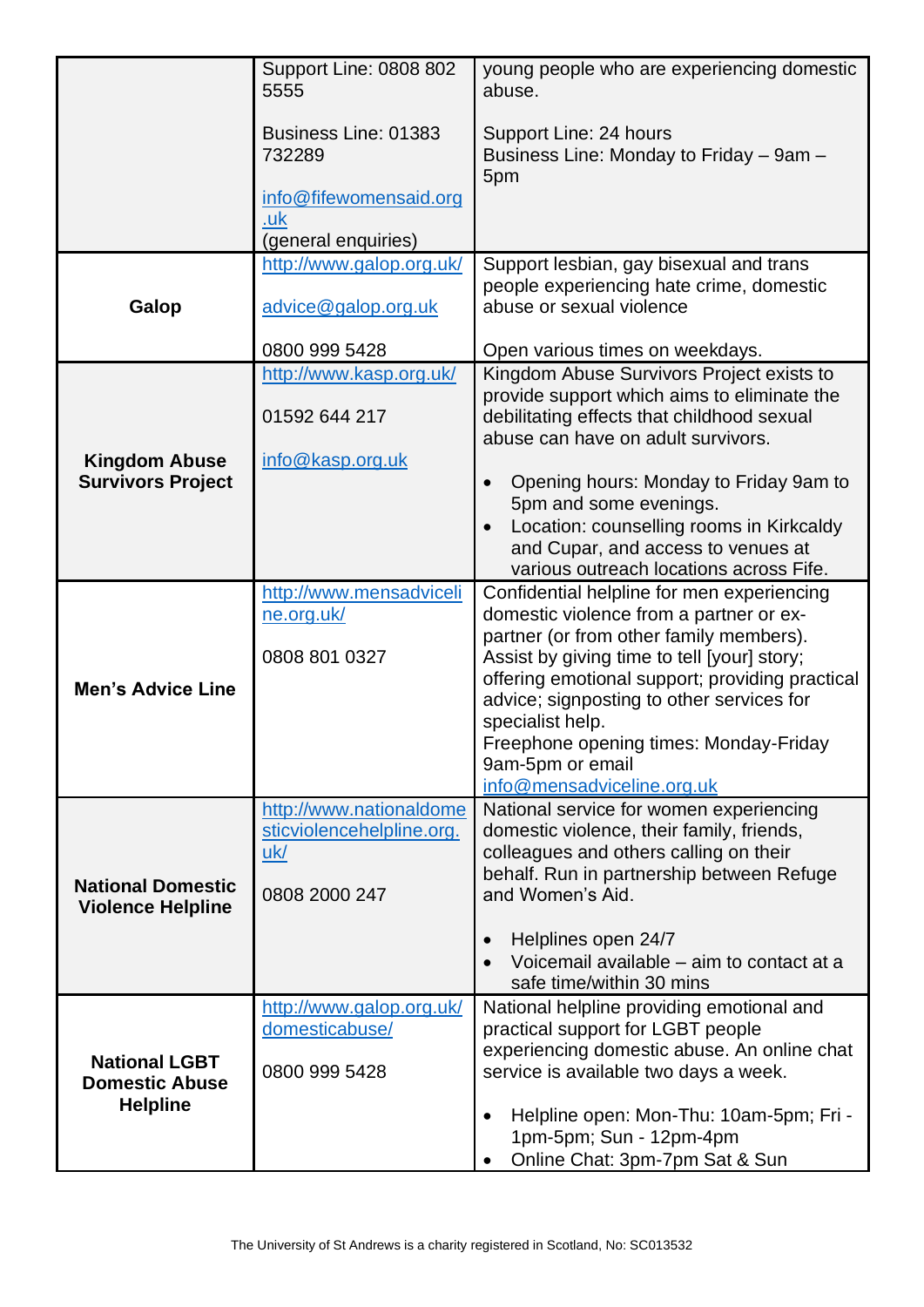| <b>National Violence</b><br>against women<br>partnership network  | http://www.improvement<br>service.org.uk/national-<br>violence-against-<br>women-network.html                                                                        | The national VAW Network brings together<br>Scottish VAW Partnership Lead officers and<br>other key stakeholders including the Scottish<br>Government and CoSLA to implement<br>Equally Safe at a local level.                                                                                                                                                                                                                                    |
|-------------------------------------------------------------------|----------------------------------------------------------------------------------------------------------------------------------------------------------------------|---------------------------------------------------------------------------------------------------------------------------------------------------------------------------------------------------------------------------------------------------------------------------------------------------------------------------------------------------------------------------------------------------------------------------------------------------|
| <b>NSPCC</b>                                                      | http://www.nspcc.org.uk/<br>0808 800 5000                                                                                                                            | Helpline for adults to get advice or share their<br>concerns about a child.<br>Helpline open 24/7<br>Online reporting available                                                                                                                                                                                                                                                                                                                   |
| <b>Police Scotland</b>                                            | <b>Online Reporting</b><br>Form:<br>https://www.scotland.pol<br>ice.uk/secureforms/c3/                                                                               | <b>Your Community:</b><br>https://www.scotland.police.uk/your-<br>community/<br><b>East Fife division:</b><br>https://www.scotland.police.uk/your-<br>community/fife/east-fife/<br><b>Contact us:</b><br>https://www.scotland.police.uk/contact-us/                                                                                                                                                                                               |
| <b>Rape Crisis</b><br><b>Scotland National</b><br><b>Helpline</b> | www.rapecrisisscotland.<br>org.uk<br>Helpline: 0808 801 0302                                                                                                         | The helpline offers free and confidential<br>support and information by phone or email. It<br>is for anyone affected by sexual violence, no<br>matter when or how it happened. They will<br>also put individuals in touch with local rape<br>crisis centres or other services.<br>There is a deaf access service on Tuesday<br>afternoons. Interpreter support is available if<br>required.<br>Helpline free any day between 6pm and<br>midnight. |
| Refuge                                                            | https://www.refuge.org.u<br>k/get-help-now/<br><b>Contact via National</b><br><b>Domestic Violence</b><br>Helpline (0808 2000<br>247)                                | Provide safe refuge accommodation to<br>women, children and young people who are<br>experiencing domestic abuse.                                                                                                                                                                                                                                                                                                                                  |
| <b>Revenge Porn</b><br><b>Helpline</b>                            | https://revengepornhelpli<br>ne.org.uk/how-can-we-<br>help/how-to-get-in-<br>touch/#phone<br>Call:<br>0345 6000 459<br>Email:<br>help@revengepornhelpli<br>ne.org.uk | If you have been a victim of intimate image<br>abuse, a Helpline practitioner can give you<br>advice and support. You are not alone with<br>this and we can help. You can reach us on<br>the phone, by email or by sending us an<br>anonymous 'Whisper' report.                                                                                                                                                                                   |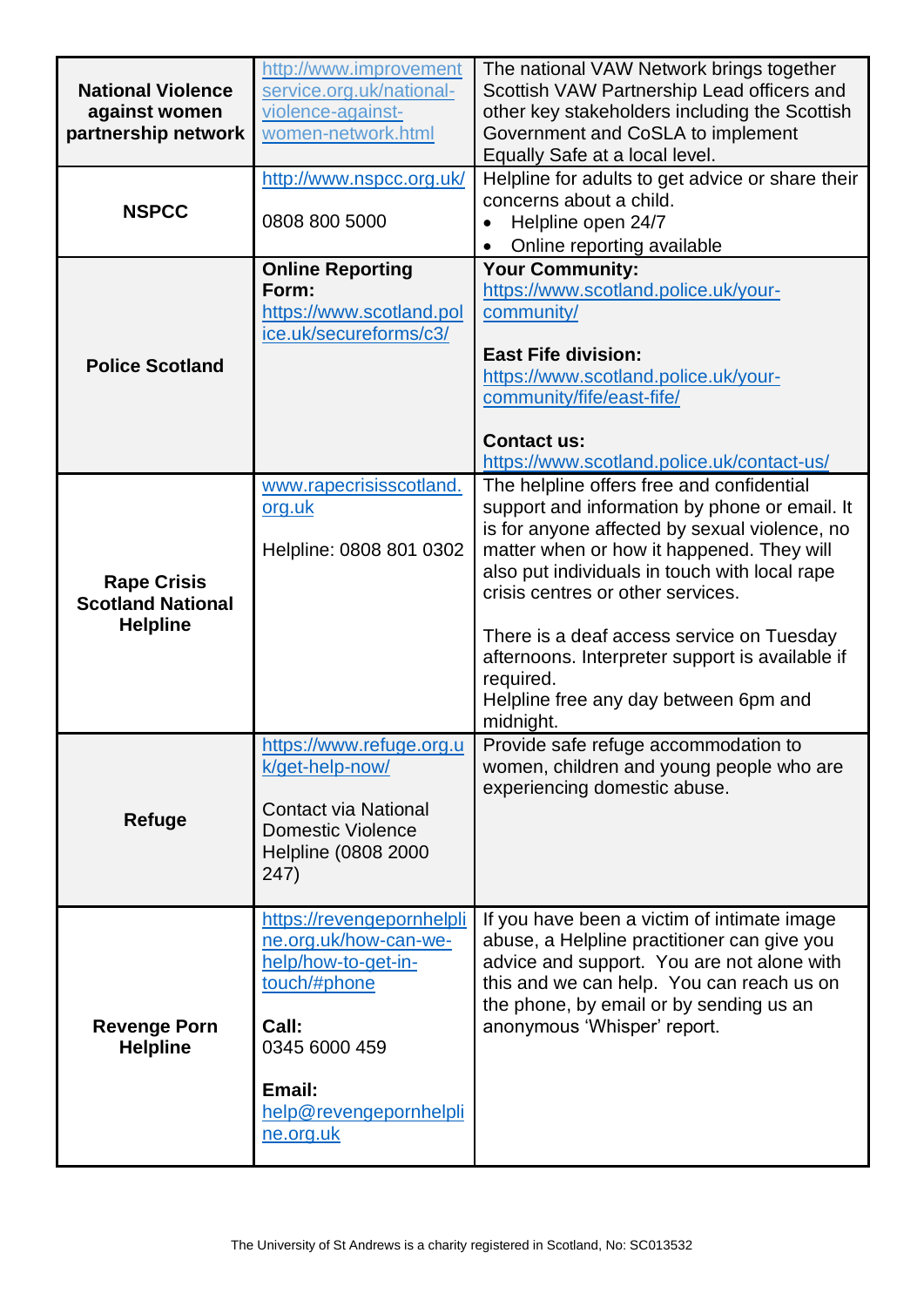|                                                  | <b>Anonymous reporting:</b> |                                                                                               |
|--------------------------------------------------|-----------------------------|-----------------------------------------------------------------------------------------------|
|                                                  | https://swgflwhisper.org.   |                                                                                               |
|                                                  | uk/report/SWG9              |                                                                                               |
|                                                  | http://www.roshni.org.uk    | Addressing issues and providing support for<br>minority ethnic communities across Scotland.   |
|                                                  |                             | <b>Tackling Forced Marriage Unit provides</b>                                                 |
| <b>Roshni</b>                                    | 0808 802 2222               | access to support for victims and potential                                                   |
|                                                  |                             | victims of forced marriage.                                                                   |
|                                                  |                             |                                                                                               |
|                                                  |                             | Helpline open: Mon-Fri - 9am-5pm                                                              |
|                                                  | https://safe-space.co.uk/   | Safe Space offers support for male/female                                                     |
|                                                  |                             | survivors of sexual abuse through counselling                                                 |
| <b>Safe Space</b>                                | 01383 739084                | support, group work and justice support. A                                                    |
|                                                  |                             | counsellor is based in the All Round Care<br>team.                                            |
|                                                  | https://www.samaritans.     | Samaritans offer information and support for                                                  |
|                                                  | org/?nation=scotland        | people who are going through a difficult and                                                  |
|                                                  |                             | upsetting time. You may be struggling to                                                      |
|                                                  | 116 123 (24 hours)          | cope, having suicidal thoughts, suffering due                                                 |
| <b>Samaritans</b>                                |                             | to bereavement or witnessing someone who                                                      |
|                                                  | jo@samaritans.org           | is under distress.                                                                            |
|                                                  | (response time 24           |                                                                                               |
|                                                  | hours)                      | If you need someone to talk to, Samaritans<br>will listen, wont judge or tell you what to do. |
|                                                  | http://sdafmh.org.uk        | Anyone can call the Helpline. They will help                                                  |
|                                                  |                             | anyone regardless of age, disability, sexual                                                  |
|                                                  | 0800 027 1234               | orientation, gender, nationality or                                                           |
|                                                  |                             | background. If English is not the first                                                       |
| <b>Scotland's</b><br>domestic abuse and          |                             | language, they can speak through a                                                            |
| forced marriage                                  |                             | confidential translation service.                                                             |
| helpline                                         |                             |                                                                                               |
|                                                  |                             | The Helpline is staffed by specially trained<br>workers managed by Scottish Women's Aid.      |
|                                                  |                             | Helpline open 24/7                                                                            |
|                                                  |                             | Email support (response within 2 days)                                                        |
|                                                  | http://www.scottishwom      | A free legal advice and information service                                                   |
|                                                  | ensrightscentre.org.uk/     | available for women aged 16+ who have                                                         |
|                                                  |                             | been affected by gender-based violence                                                        |
|                                                  | 08088 010 789               | offering safe, women only spaces. Helpline                                                    |
| <b>Scottish Women's</b>                          |                             | hours:                                                                                        |
| <b>Rights Centre</b>                             |                             | Tuesday: 6pm -9pm;                                                                            |
|                                                  |                             | Wednesday: 1.30pm - 4.30pm                                                                    |
|                                                  |                             | Friday: $10am - 1pm$                                                                          |
|                                                  |                             | Telephone support<br>Legal surgeries (appointment only)                                       |
|                                                  | https://www.wrasac.org.     | The Sexual Assault Referral Network (SARN)                                                    |
|                                                  | uk/news/news-               | is an important service available to people                                                   |
|                                                  | events/wrasac-supports-     | who have experienced rape or sexual                                                           |
| <b>Sexual Assualt</b><br><b>Referral Network</b> | launch-of-extended-         | assault.                                                                                      |
|                                                  | sexual-assault-referral-    |                                                                                               |
|                                                  | network/                    | The dedicated phone line allows people to                                                     |
|                                                  |                             | directly contact a Rape Crisis Helpline worker                                                |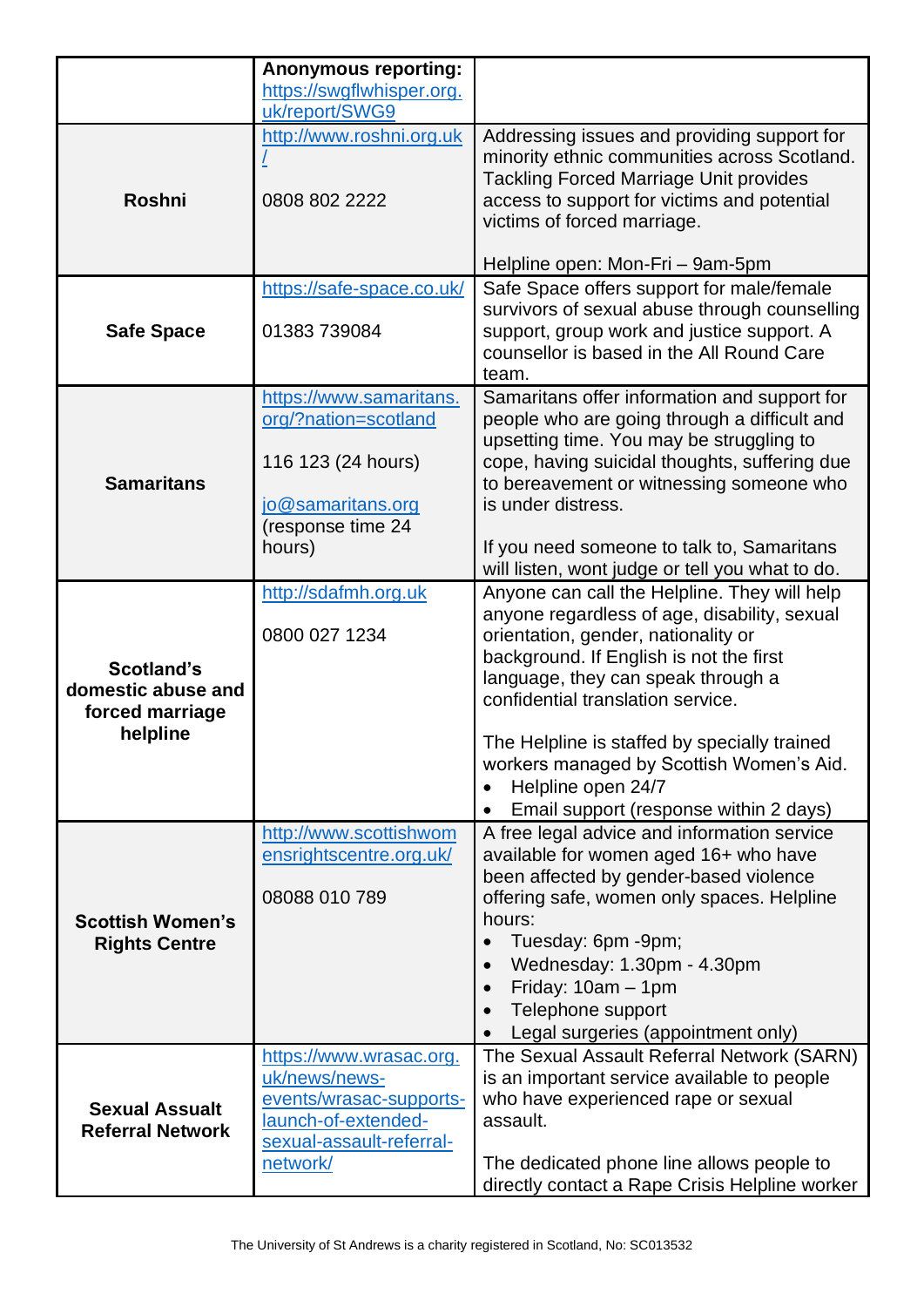|                                                                             | 0300 365 2001                                                                                                                                             | who will offer initial support and contact to the                                                                                                                                                                                                                                                                                                                                                                                                                                                                                                             |
|-----------------------------------------------------------------------------|-----------------------------------------------------------------------------------------------------------------------------------------------------------|---------------------------------------------------------------------------------------------------------------------------------------------------------------------------------------------------------------------------------------------------------------------------------------------------------------------------------------------------------------------------------------------------------------------------------------------------------------------------------------------------------------------------------------------------------------|
|                                                                             |                                                                                                                                                           | Forensic and Custody Nurses in Tayside.                                                                                                                                                                                                                                                                                                                                                                                                                                                                                                                       |
|                                                                             |                                                                                                                                                           | Phone line: Available every day until<br>midnight.                                                                                                                                                                                                                                                                                                                                                                                                                                                                                                            |
| <b>Shakti Women's Aid</b>                                                   | 0131 475 2399<br>(Edinburgh)<br>01383 732 289 (Fife)<br>01382 207095 (Dundee)                                                                             | Help for black minority ethnic (BME) women,<br>children and young people who are<br>experiencing, or who have experienced,<br>domestic abuse.                                                                                                                                                                                                                                                                                                                                                                                                                 |
| <b>St Andrews Police</b><br><b>Station</b>                                  | Call 101 in a non-<br>emergency situation and<br>999 in an<br>emergency/critical<br>situation                                                             |                                                                                                                                                                                                                                                                                                                                                                                                                                                                                                                                                               |
| <b>Stop it Now!</b>                                                         | http://www.stopitnow.org<br>.uk/<br>0808 1000 900                                                                                                         | Charity supporting adults to prevent child<br>sexual abuse.<br>Freephone confidential Helpline hours:<br>Mon-Thu - 9am-9pm<br>$\bullet$<br>Fri - 9am-5pm<br>$\bullet$<br><b>Telephone Support</b><br><b>Email support</b><br>Online resources                                                                                                                                                                                                                                                                                                                 |
| Survivors UK                                                                | https://www.survivorsuk.<br>org/ways-we-can-<br>help/online-helpline/<br>Chat via SMS: 0203<br>322 1860<br>Chat via Whatsapp:<br>07491816064<br>Live Chat | SurvivorsUK was established as a service for<br>male survivors, to cater for people not<br>provided for by other services. They are an<br>inclusive service and welcome anyone who<br>identifies as male, trans, non-binary, has<br>identified as male in the past, or anyone who<br>feels that SurvivorsUK are the right fit for<br>them.<br>Note: Sexual violation includes both<br>childhood sexual abuse and adult sexual<br>assault/rape<br>Mon - Fri 10:30am-9pm<br>$\bullet$<br>Sat - Sun - 10am-6pm<br>$\bullet$<br>Online chat<br>Text/Whatsapp Chat |
| <b>Tayside Sexual &amp;</b><br><b>Reproductive</b><br><b>Health Service</b> | https://www.sexualhealt<br>htayside.org/<br>01382 425542                                                                                                  | Offers fully confidential treatment.<br>You do not need a letter from a doctor.<br>$\bullet$<br>You need to return for the results.<br>You do not have to tell them you have<br>$\bullet$<br>been raped.<br>You don't have to give the clinic your real<br>$\bullet$<br>name and you could ask a friend or<br>support worker from the Centre to go with<br>you for support.                                                                                                                                                                                   |